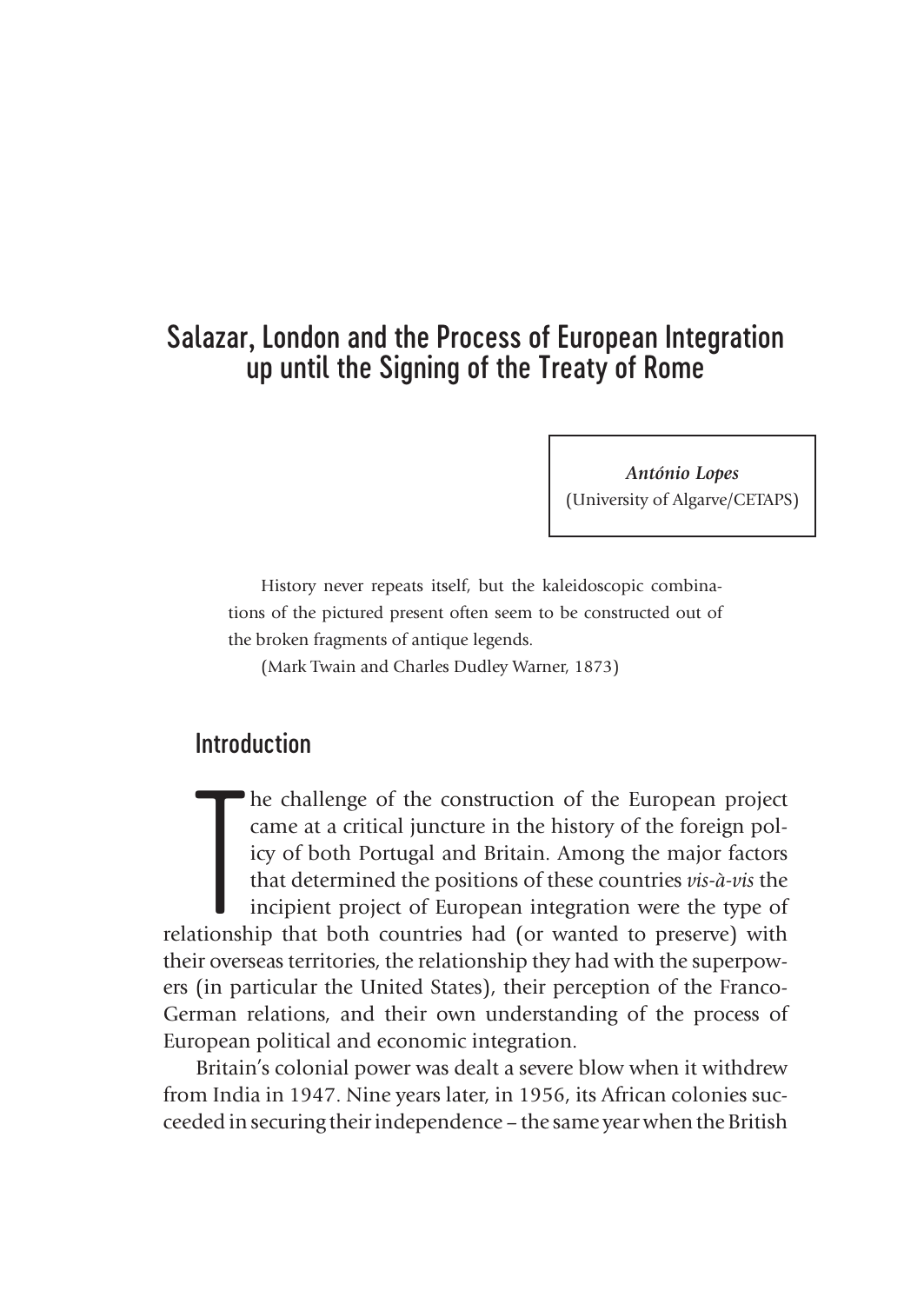endured the humiliation of the Suez Crisis. By this time, Portugal was still peddling and pandering to lusotropicalist propaganda, arguing that it was playing a "civilising" role in its overseas provinces in Africa, only to be stirred from its imperial sleep by the UN General Assembly Fourth Committee in January 1957. Nevertheless, unrest had already been rippling across the Portuguese possessions in India from 1954, resulting in the violent suppression of the Satyagraha campaigns. The Indian Government policy of "wait and watch" from 1955 to 1961, with several diplomatic representations to the Portuguese regime requesting the relinquishing of control of Portuguese Goa, would come to an end with the formal annexation of the territories on 19 December 1961. By then, the death knell of the Portuguese imperial dream in Africa had sounded in the coffee-growing areas of northern Angola, where the UPA (*União das Populações de Angola*, Union of the Angolan Peoples) organised a rebellion that led to the massacre of hundreds of white settlers and Angolan natives on 15 March.

The Cold War had polarised the world, but the Asian-African Conference held at Bandung in 1955 and the Non-Aligned Movement, founded in 1961, tried to transcend that scenario by seeking to abstain from serving the interests of the big powers and by backing the anti-colonial independence struggles across the world. Therefore, besides the threat posed by the Soviet bloc to Western Europe and the American plans for the region – which both London and Lisbon dismissed as naïve –, the colonial question was one more piece of the equation which complicated Europe's efforts to steer a course of sustainable economic development. Nevertheless, both Britain and Portugal hoped that their overseas territories might help to leverage their bargaining power in the setting-up of a free trade area in the context of the Organisation for European Economic Cooperation (OEEC).

When finally European integration began to take shape, the two countries reacted cautiously. The economic and political impacts of such an unprecedented project were difficult to gauge, all the more so because it entailed an understanding of transnational cooperation that did not conform to the old logic of trying to converge commercial or financial interests of two competing nations.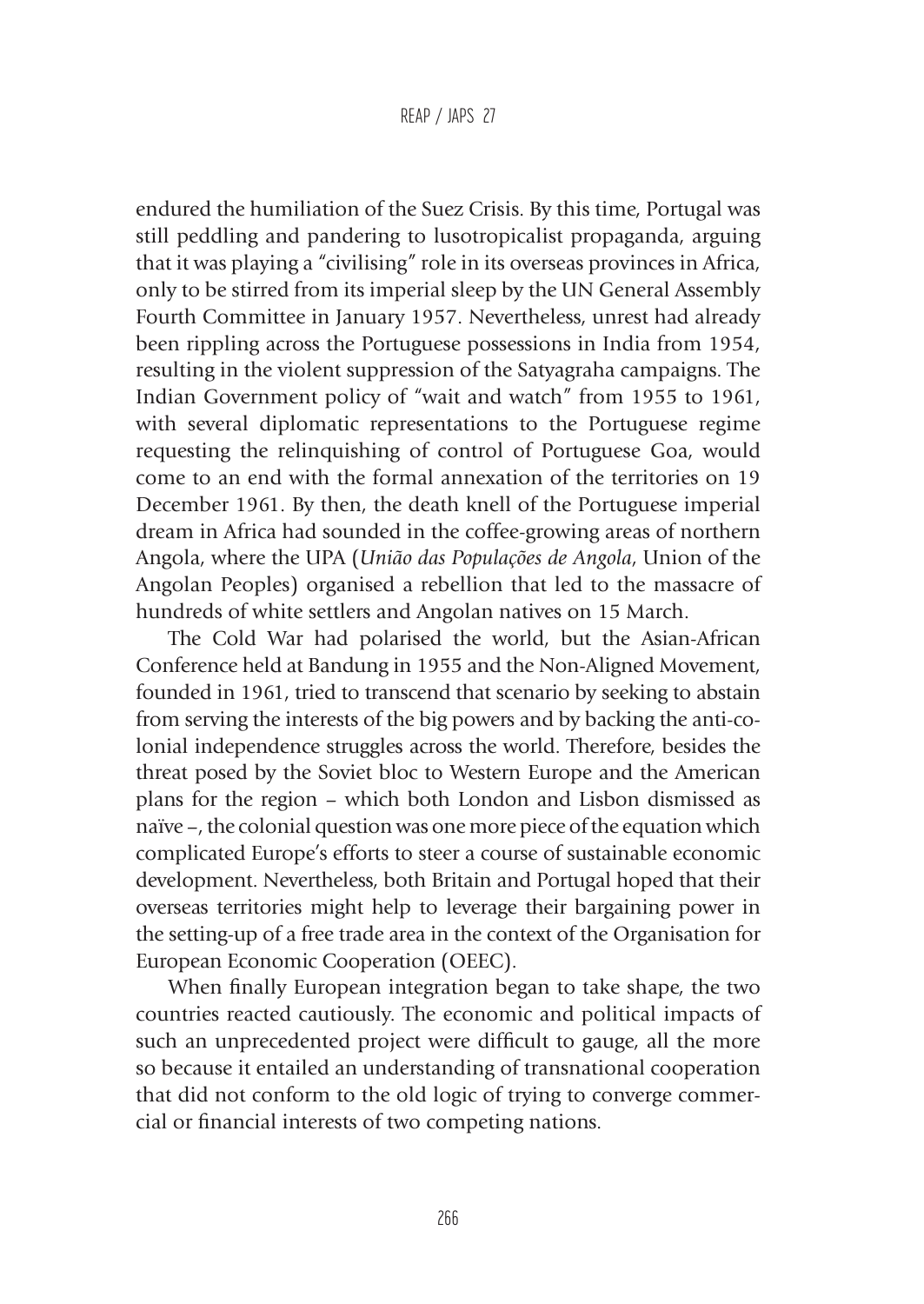This article aims to shed some light on the political and ideological agendas of both London and Lisbon during the process leading up to the signing of the Treaty of Rome, on 25 March 1957. It focuses on four main questions. The first one is how the colonial issue still influenced the attitudes of Portugal and Great Britain towards the process of European integration. The second one explores how the risks of commercial and economic isolation conditioned their understanding of the potential of a European common market. The third question addresses their inability to identify themselves with the principles and values of the European project. The fourth one seeks to ascertain the views exchanged between the British and Portuguese governments on issues such as the customs union, the common market and the free trade area.

## 1. The Weight of the Colonial Legacy

The end of the Second World War spelled the decline and fall of the imperial projects that had remained standing after the Great War. London, Paris, Haya, Brussels and Lisbon believed that it was still possible to pursue strategies of revitalization and modernization of their colonial possessions, in the hope that this alone might help to overcome the fragile state of their economies and regain the former status of international powers. However, all of them were well aware that pressure would be mounting as the years went by and the independence movements gathered momentum under the aegis of the two world superpowers. Each country sought to meet such challenges in their own way. Unlike the British, who after the war were aware that keeping its colonial heritage represented a Sisyphean effort, the Portuguese were convinced that they could go on staving off the threats to their overseas territories indefinitely, an attitude of exceptionalism and isolationism that would cost the Salazar's government dearly. From 1961 onwards, the colonial conflicts intensified, eroded the regime at home and abroad, and exhausted Portugal's financial and military resources, seriously impairing the economic development of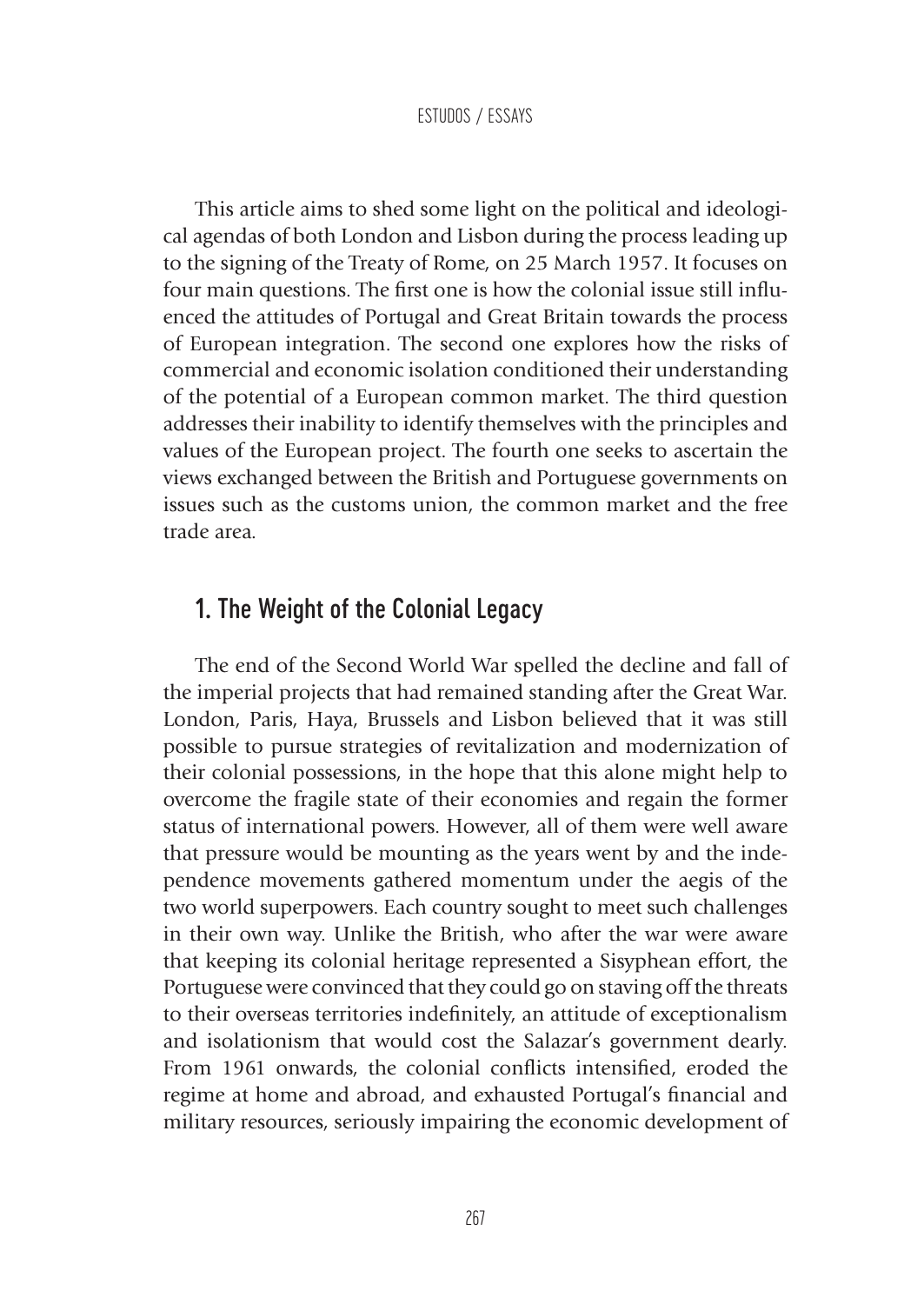the country. Moreover, this obsession with an obsolescent vision of Africa as Lisbon's playground for its imperial fantasies, only matched in degree by its policies of violent repression and ideological control both in the metropolis and overseas, would further isolate the regime from the ongoing process of construction of European cooperation throughout the 1960s and early part of the 1970s.

After 1945, Great Britain's status of great economic power plummeted and lacked significant surplus to send abroad. (Porter 1984, 319) The British soon realised that their resources were limited for the effort of postwar reconstruction. The costs alone of keeping India yielded little or no economic and strategic advantages whatsoever. (Judd 2006, 343) Before the conflict with Nazi Germany, Britain still believed that the demands for the right of self-governance of the colonies could be neutralised with the creation of the Commonwealth, formalised in 1931 by the Statute of Westminster (though it was not immediately ratified by some of the dominions). This solution set up an institutional framework of autonomous or semiautonomous territories bound by their allegiance to the Crown. Not without visible tensions, Britain would end up granting independence to India, Pakistan and Burma in 1947 and Ceylon in 1948, while the communist insurgency in Malaysia in that year would postpone its independence until August 1957, when it became an independent member of the Commonwealth of Nations. The Middle East was no less challenging. In 1948, Britain walked out of Palestine, leaving Jews and Arabs to fight out an interminable war – a decision which drew criticism from Isaiah Berlin, who, in a letter to Chaim Weizmann dated 6 June 1948, denounced the "crass blindness and stupidity on Bevin and Attlee's part." (Berlin 2009, 50) The same historian, in a letter to Joseph Alsop dated 21 October 1949, again touched a nerve regarding Britain's newly found imperial status. As a consequence of the war, the former imperial power became almost entirely dependent on the United States and, therefore, easy prey to international humiliation. As he stated: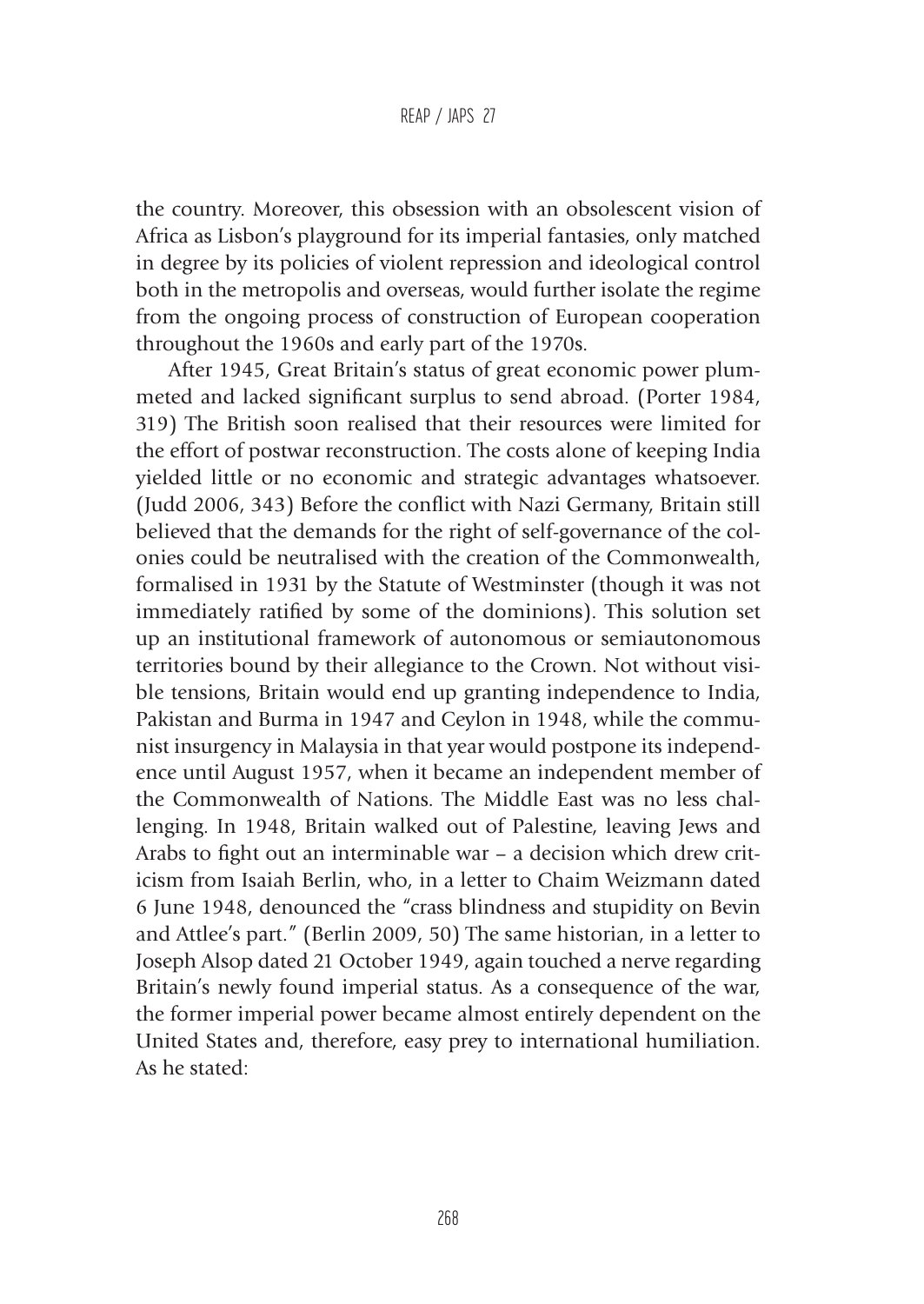My impression of our rulers is that they are like an acrobat on a tightrope with a large net cosily below them; they know that if they fall they will fall into the net (USA) and will suffer at worst loss of face but not of life. They realise subconsciously that they will never be allowed to sink utterly, if only from the most self-regarding motives. And this takes away from the acute sense of crisis which otherwise would drive them dotty. They are like the son who knows that his debts will ultimately be settled by his annoyed and angry parents, with much humiliation all around, but that he will not go to jail. (Berlin, 132; see also Bew 2017, 432)

And indeed humiliation was inflicted later in 1956 when Gamal Abdul Nasser nationalised the Suez Canal and drove the British military out of Egypt. Symptomatic of the attitude of subservience towards the United States that Isaiah Berlin had previously censured, Britain had aligned with the position of the American Ally when the case was brought before the Security Council of the United Nations. Yet, at Sèvres, Britain, France and the new state of Israel secretly plotted to occupy Egypt without letting the Americans learn of their intent. The military actions were unfolding according to plan until the moment when the United States threatened to withdraw its support to the British pound. Anthony Eden caved in to the demand of the newly elected Eisenhower and was forced to call the whole thing off on 7 November, only two days after the Anglo-French troops had landed in Egypt. Not only did public opinion in Britain oppose the attack, but also the few remaining pro-British Arab friends were compelled to act against British interests. (Balfour-Paul 1999, 510) To add insult to injury, India, seeking to distance itself from its former colonial rulers, sided with Nasser, thus putting into practice the policy of non-alignment. (Nayudu, 2016)

The situation of Britain's tropical colonies was no less problematic. If, from an economic perspective, the late 1940s and 1950s were the time when the ties between the colonial power and its colonies "were closest of all," (Porter 1984, 321) this was so because the capitalist exploitation was far more intensive – which tightened Britain's grip on the colonies and caused African nationalism to spring suddenly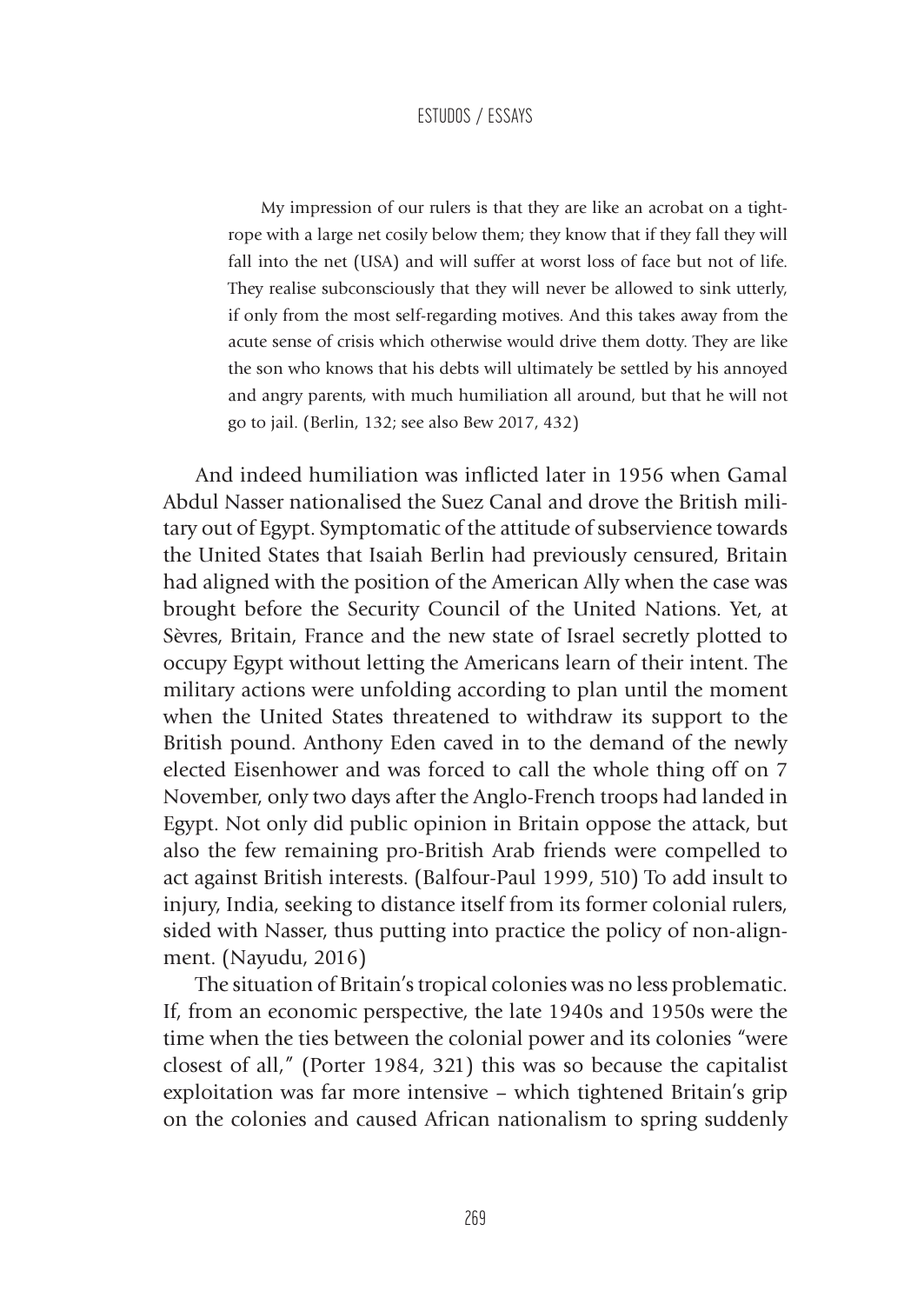into full force. This phenomenon, however, took on different forms depending on the African territory and, therefore, British rulers had to follow different timetables for decolonization and transfer of power, (Falola & Roberts 1999, 528) with questionable, not to say disastrous, results for the local populations in the long run. (Lonsdane 1999, 543) Throughout the 1950s, plans devised for each region all hinged upon the idea that the white settler would have the final say. The grouping of the colonies of East-Central Africa into two federations would allow one colony, mostly controlled by white settlers, to dominate the other two weaker territories. Another approach, known as "partnership" or "multiracialism" – although appearing to allow power to be shared between the Europeans and Africans – strongly favoured the former according to a formula of "parity" which would give 50,000 white settlers living in Kenya the same number of representatives to the legislature as those representing the 5 million Africans. (Porter 1984, 328-9) None of these measures managed to improve the economic and living conditions of the colonised peoples. As Tomlinson wryly argues, "the suggestion remains that British rule did not leave a substantial legacy of wealth, health, or happiness to the majority of the subjects of the Commonwealth." (1999, 375)

Substantive ideological differences separated Britain from its oldest ally. Portugal's understanding of its colonial mission was less linked to the logic of capitalism than to a messianic vision of the country's role in world history. Article 2 of the Colonial Act (Decreelaw no. 22:465, promulgated on 8 July 1930) determined that "the Portuguese Nation's organic essence is to play the historic role of possessing and colonising the overseas dominions and of civilising the indigenous populations living therein, while also exercising the moral influence that is conceded by the Patronage of the East". In fact, the whole Act was about the renationalization of the colonies, where any concessions to foreign capitalists were to be subjected to a more integrated and patriotic vision of the development of the colonies. (Oliveira 2014, 484) Further centralization and concentration of colonial power ensued with the approval of both the Organic Charter of the Portuguese Colonial Empire and the Overseas Administrative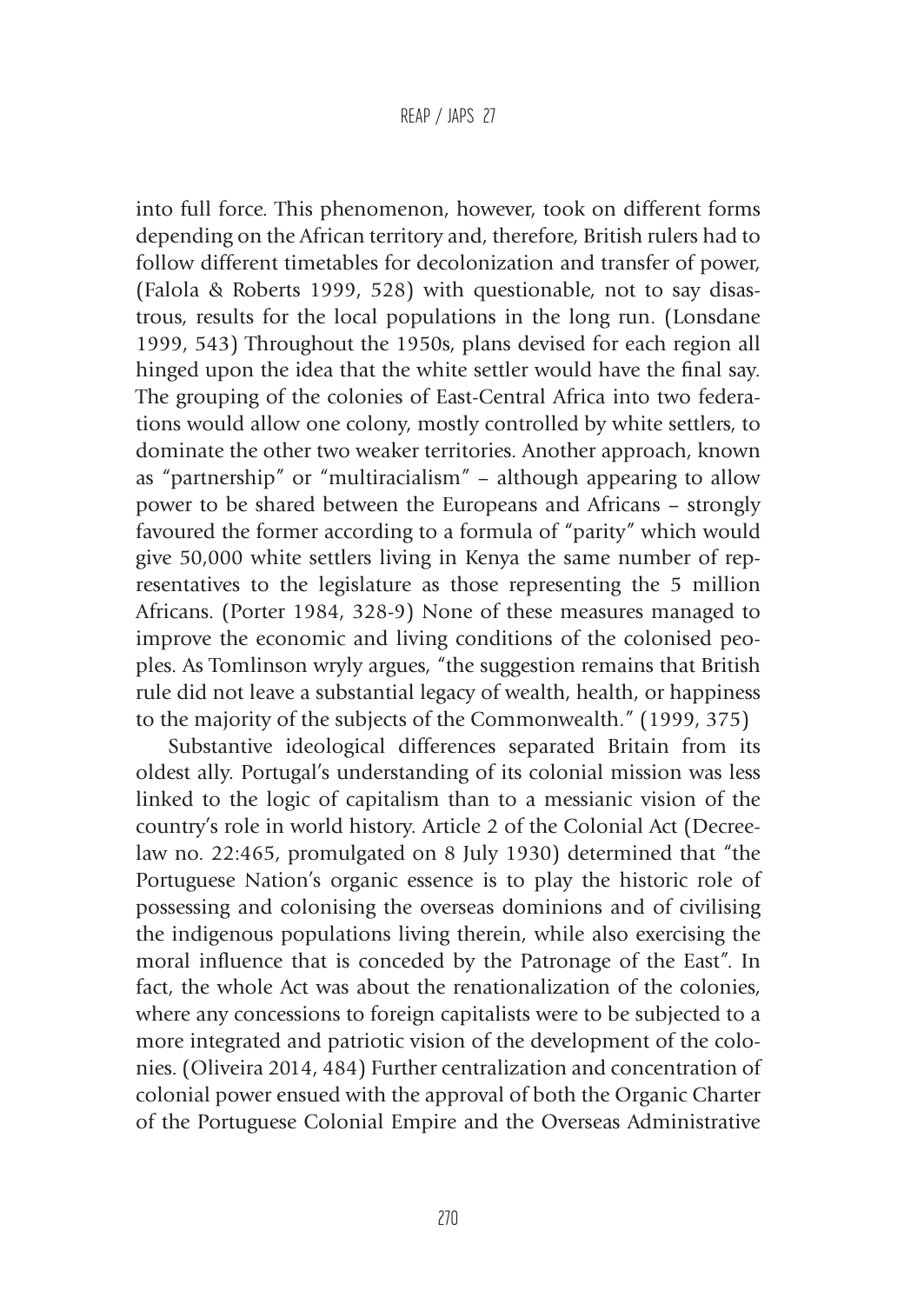Reform in November 1933. Despite some minor concessions, the decision-making process was left entirely in the hands of the government. The revision of the Organic Charter in 1946 implemented some principles of decentralization and later in 1951, the constitutional revision introduced a slight change in discourse, replacing the concept of colonies with that of "overseas provinces", each entitled to its own capital and local government. With this change of lexicon, Portugal resumed the assimilationist philosophy of its eighteenth century imperial tradition. It also brought it closer to the spirit of the French Union (1946-1958), created with the Constitution of 1946 and which turned the old colonies of the French West Indies into "overseas departments", and the new colonies into "overseas territories". The aim was "the assimilation of the overseas territories into a greater France, inhabited by French citizens, and blessed by French culture." (Simpson 2004, 286) This assimilationist ideology, however, not only proved unable to prevent but actually precipitated the colonial war cycle from 1946 to 1962, in Indochina and in North Africa, since it refused to countenance a political evolution towards solutions of self-governance and of self-determination in their territories. (Dreyfus *et al.* 1980, 468) The concept underlying the French Union would be replaced by the ideal of the French Community only in 1958, when a new constitution was promulgated in response to the Algerian crisis. The community was to take the form of a federation, comprising those territories that would choose to be treated either as parts of France, or as separate autonomous territories enjoying self-government – except for foreign policy, which was to be dictated by an Executive Council, a Senate and a Court of Arbitration.

What the French claimed was their *mission civilatrice* did not differ much from the idea contained in Article 133 of the 1951 Portuguese Constitution, which maintained that it was the Portuguese Nation's function to "communicate and disseminate" among the indigenous populations the "benefits of its civilisation". This choice of words watered down the much blunter "civilising" objective stated in the 1930 Colonial Act. This operation was, however, more of a cosmetic nature. The living conditions of the local populations belied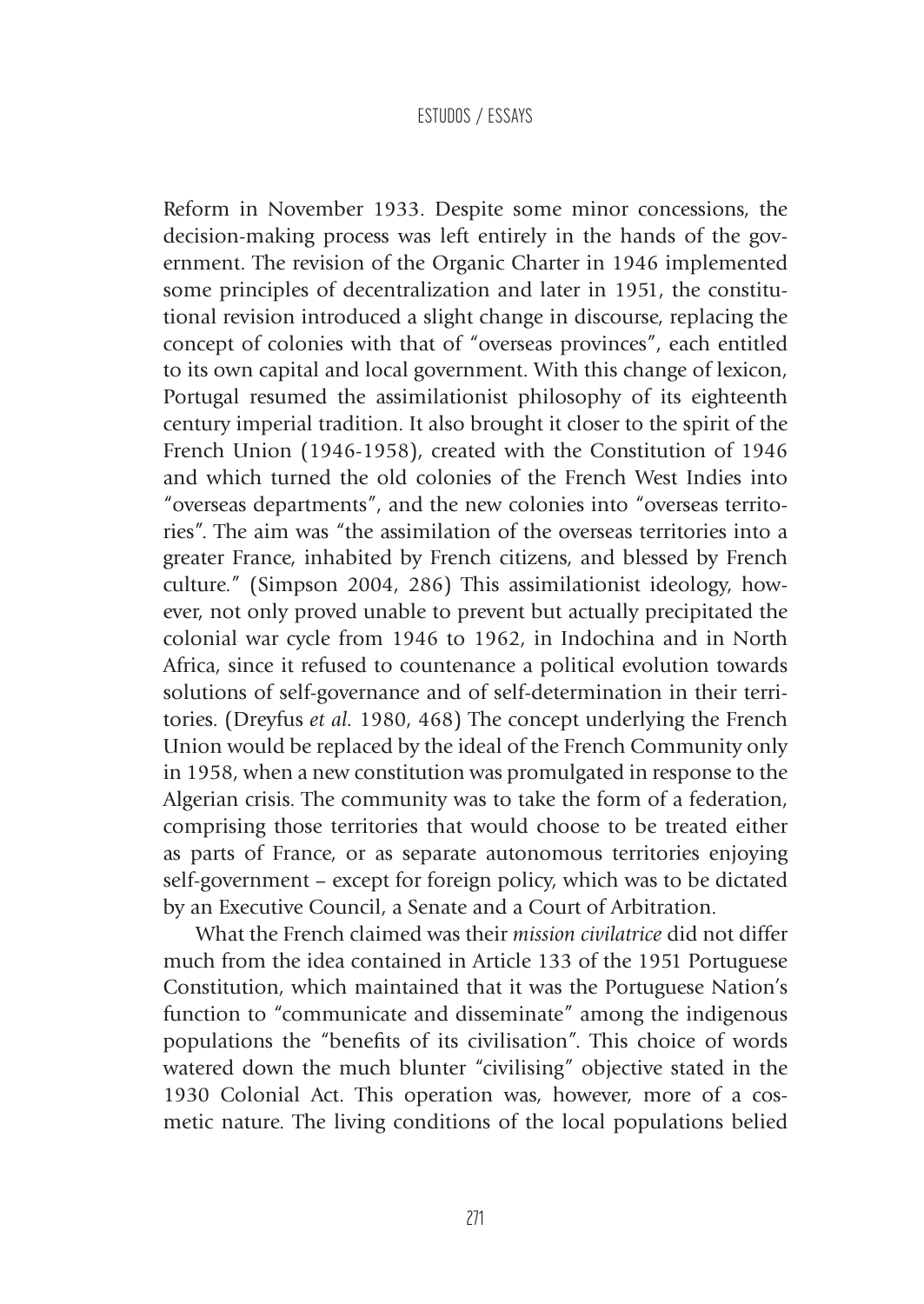#### REAP / JAPS 27

the so-called civilizational mission of the Portuguese, who kept the Africans in a state of abject ignorance (in 1956 only 1 percent of the Angolans was attending school). Neither did they hesitate to create administrative mechanisms to facilitate forced labour to feed the colonial modes of production. (Oliveira 2014, 498-9) From an ideological angle, the state intended to remain vigilant and in control of capitalist ambitions in its overseas territories. However, the fact remains that British capital enjoyed a privileged position within the framework of major foreign investments, at least until the after the end the Second World War, when American and South African investment started to intensify. (*Idem*, 491-2) The existing policies of promotion and development of productive activities in the African territories (the first plan covered the period from 1953 to 1958) led to a significant increase of private investment and to a rise in the important migratory movement from the metropolis (from 44,000 migrants to Angola in 1940 to 173,000 in 1960, for instance). Unlike the policies adopted by the European powers in Africa, Portuguese state intervention gave preference to the investment in infrastructures, while expenses on social programmes came very low on the list of priorities. (Alexandre 2000, 52-3)

### 2. Fighting the Risk of Isolation

The gradual loss of Britain's imperial status from the late forties onwards added to the sense of crisis of national identity. The project of Imperial Preference – subject to an intense debate ever since Joseph Chamberlain proposed it at the beginning of the twentieth century –, had failed to materialise, partly thanks to the pressure from the United States. However, this did not prevent the Commonwealth, under the so-called "favoured status", (Gowland *et al.* 2009, 46) from remaining Great Britain's main source of food supply due to a low-tariff regime that favoured imports from its member-states. This alone represented about one third of Britain's imports until the early 1960s. Not without its costs, though. The percentage of exports to the Commonwealth decreased significantly, while Europe grew in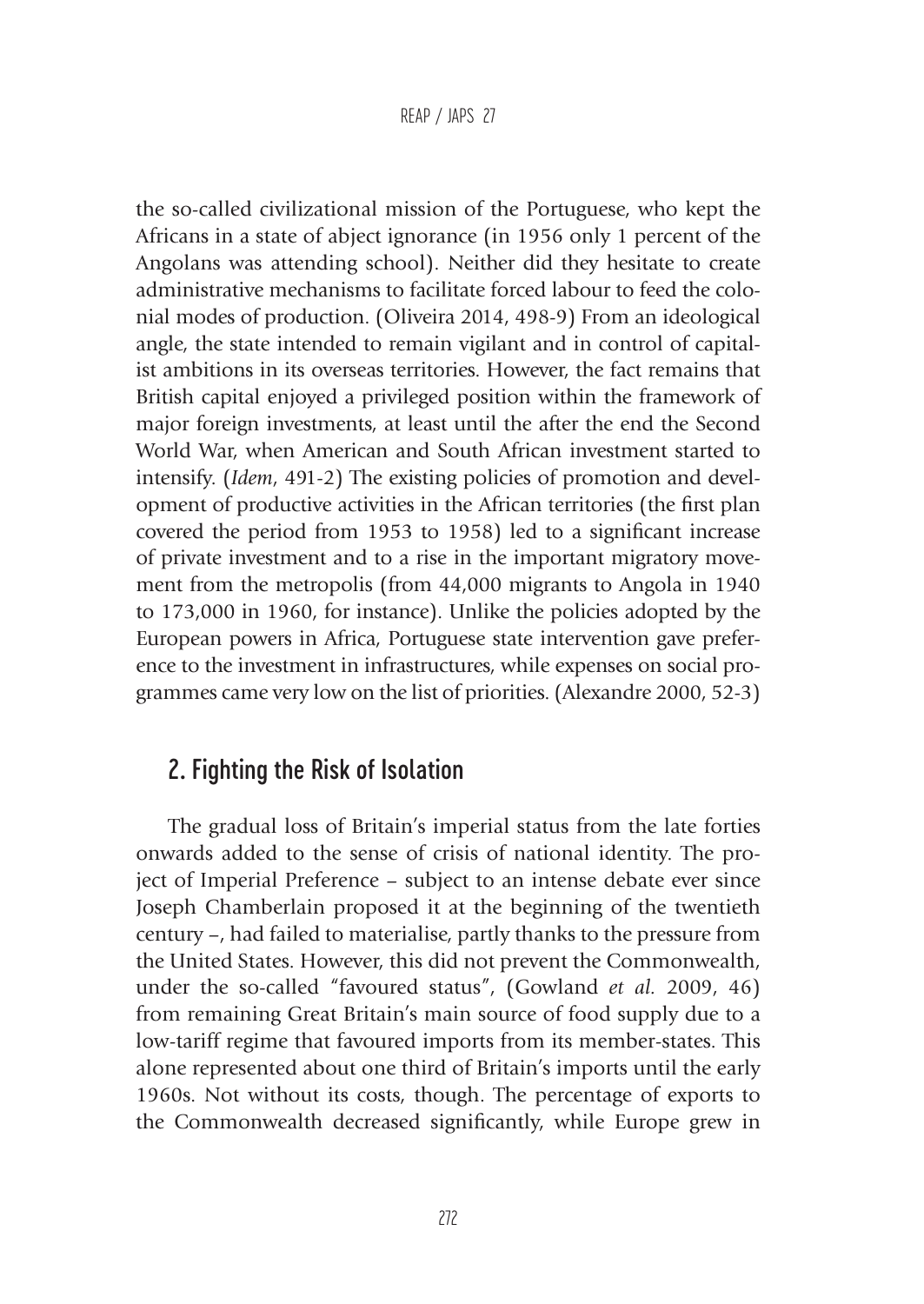importance over the years, until in 1965 it succeeded in supplanting the Commonwealth as its main export destination. Countries such as South Africa, Canada and Australia realised, especially after the Suez crisis, that their trade relationship with Britain could not go on compromising their trade ambitions in relation to other parts of the globe, in particular the United States, Asia and developing countries. The British found themselves at a crossroads as their role as leading nation of the Commonwealth declined. Their heavy reliance on the USA, which made it difficult for them to steer their own course and set their own objectives, along with their inability to go on securing the defence of the Empire (as demonstrated by their withdrawal from Greece in March 1947 given their state of near bankruptcy and the risk of being embroiled in the civil war that had broken out in September 1946), revealed the degree of their weakness and their growing isolation. (Judd 2006, 353) The Continent now seemed more likely to offer a way out of the predicament Britain found itself in. It provided the opportunity to regain its international status and to reconfigure its economic development model.

Portugal's isolation was no less problematic. As far as his foreign policy was concerned, Salazar seemed confused and unable to set a clear course to help the country cope with the new world order. On the one hand, he was reluctant to accept the emergence of the two superpowers and the decline of Britain as a sea power, now replaced by the Americans. On the other, he failed to realise the importance of the role of the newlyerected United Nations in the post-WWII order. As Portugal had been set aside when the organisation was founded in April 1945 and the USSR would later veto its application for membership in 1946, the regime was shut out from the initial debates that would redraw the geopolitical map of the world. As a consequence, Salazar failed to come to terms with the end of the old Europe as the centre stage of international politics. The Soviet threat and the intensification of the Cold War prompted Salazar to sign the bilateral agreement of military cooperation with the United States in February 1948 and shortly afterwards, in December, to accept talks to formally join the North Atlantic Treaty Organisation. There were good reasons for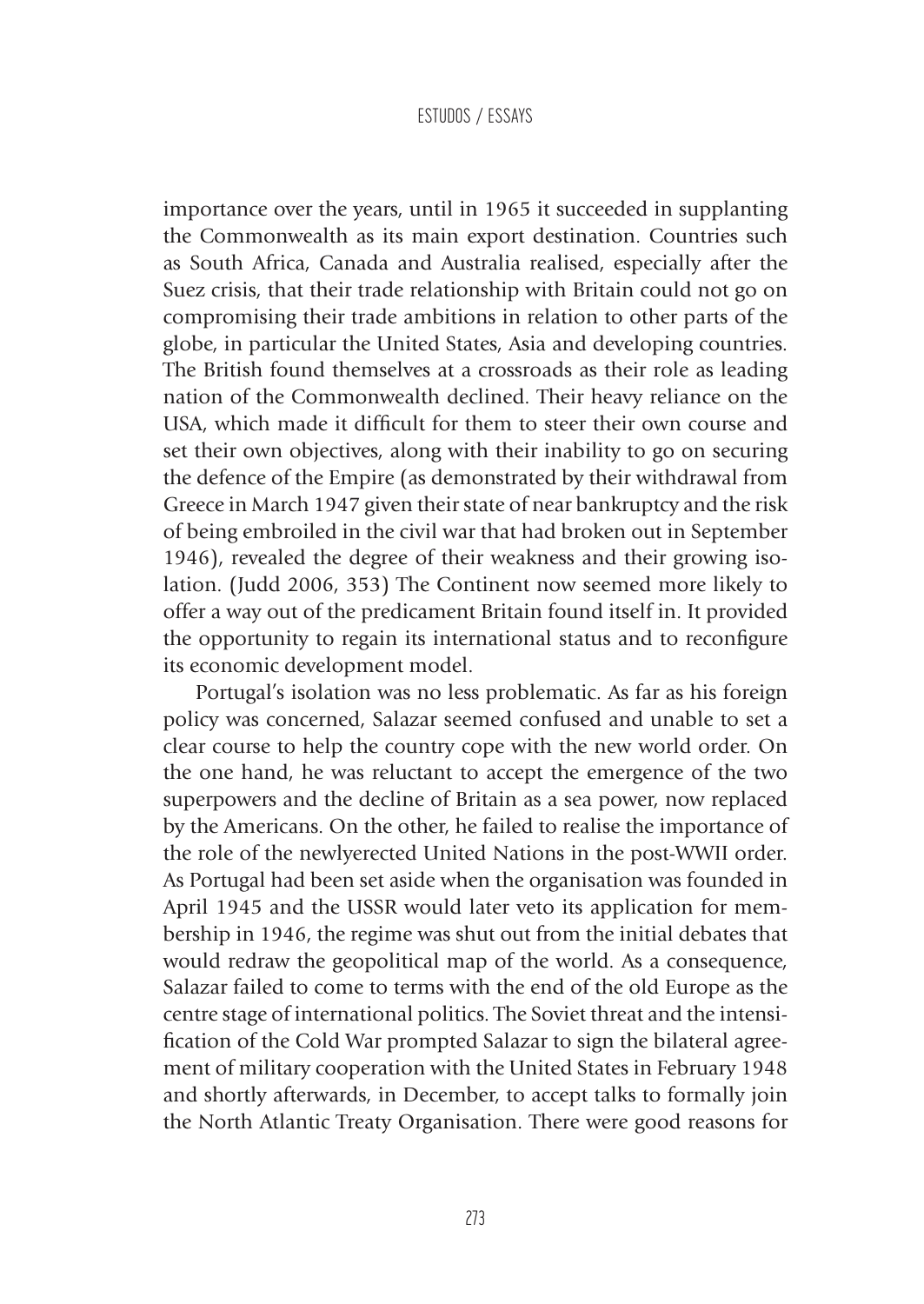NATO to tolerate the presence of an authoritarian regime in the midst of democratic nations. Severiano Teixeira advances two explanations. On the one hand, the Americans could not afford to overlook the geostrategic importance of Portugal in the Atlantic. A military base on the Azores would allow the Americans to rapidly deploy their forces in case the Soviet Bloc attacked the Old Continent. On the other hand, if Portugal refused to join the organisation this might produce a domino effect that could lead other countries not to adhere, thus weakening the organisation. (2000, 82-3) Salazar may have succeeded in reaping some benefits from this recognition (regaining its "Atlantic vocation" and its intermediary role with Franco's Spain, for instance), but they would be to no avail when Portugal finally joined the United Nations in 1955 and its hotly contested colonial policy came under fierce attack. In January 1957, the regime was particularly targeted at a meeting of the Special Political and Decolonization Committee (also known as the Fourth Committee). (Nogueira 2000, 439-42)

By the end of the 1950s Portugal was a country of little less than nine million people and with a GDP per capita of only 357.39 USD (in sharp contrast with Denmark's 1,364.52 and the Netherland's 1,068.78 (also in 1960); in France the figure was 1,219.02 in 1959, and in Britain 1,218.00 in 1958). (World Bank, 2018) 40.3% of the population was illiterate and only 0.6% held a university degree. Used to keeping a tight grip on such a poorly developed country, Salazar was not particularly enthusiastic about the process of European construction. Not only did he see Africa as an extension of Europe, but was also a stern advocate of the civilising mission of the Portuguese there. The neutrality status that he succeeded in keeping during the war and the perception of Europe as a territory of conflicting and irreconcilable political interests had driven him away from the discussions that were to shape the new Europe. Again, this was a new conjuncture that Salazar had some difficulty in coming to terms with. However, as the European question started demanding concrete answers, Salazar had no alternative but to meet these challenges on a ground that was familiar to him, namely in the context of the Old Alliance. Britain's positions helped to set the tone of Salazar's attitudes towards Europe.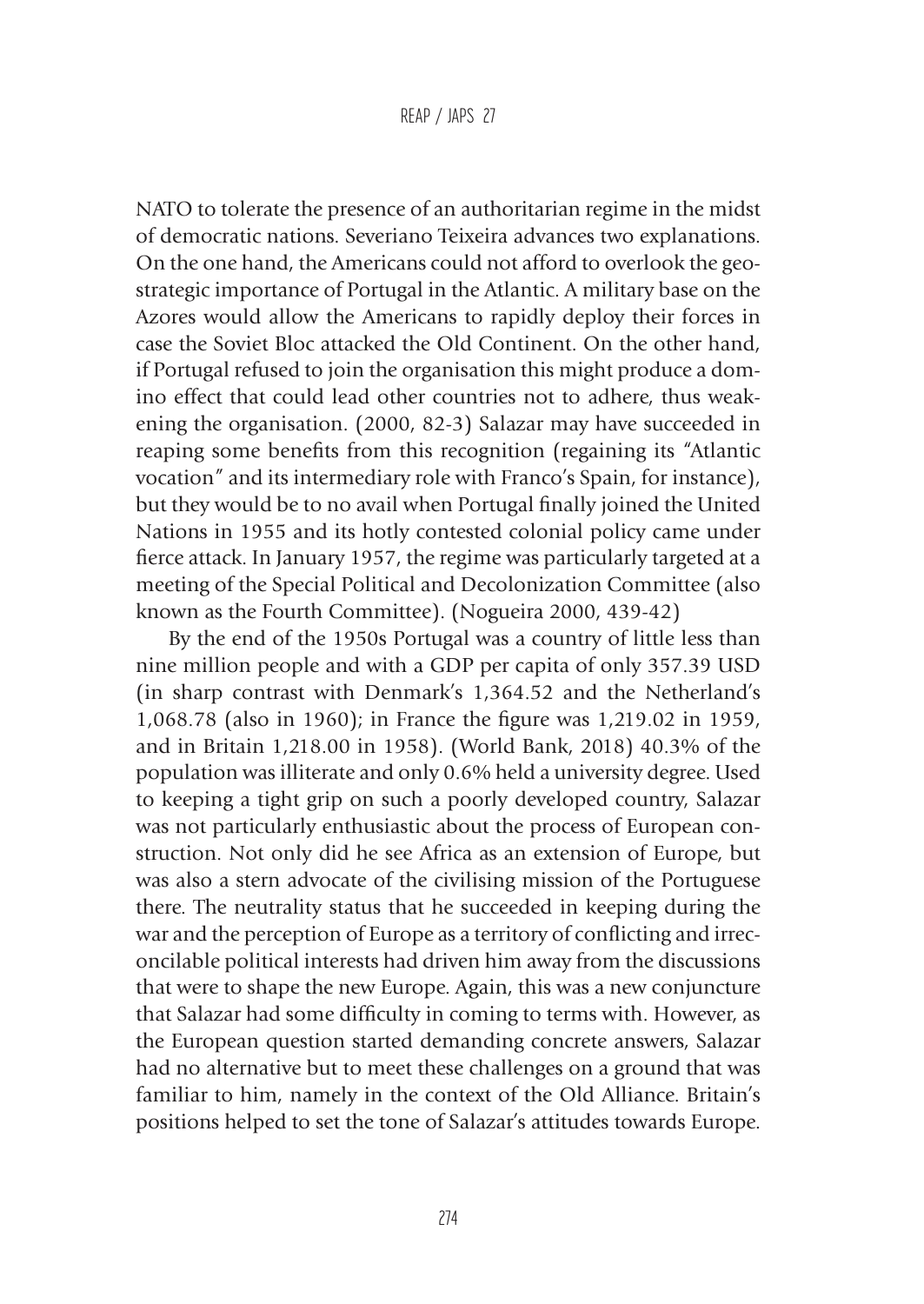True, the Marshal Plan in 1949-1950 had ushered Portugal into the dynamics of European cooperation, in the particular in the context of its participation in the OEEC, founded in April 1948, whose main goal was to set up European Recovery Programme set up to justify the American effort. This experience, however, failed to draw Portugal closer to its continental counterparts. When London moved away from the discussions leading to signing of the Treaty of Rome (officially called Treaty on the Functioning of the European Union) in March 1957, and invested instead in the creation of the European Free Trade Association (EFTA), Lisbon followed suit. (Andresen-Leitão 2004; Alípio 2001)

Besides, while shyly accepting the financial aid of the Marshall Plan, Portugal was not particularly successful in the first economic development plan ("I Plano de Fomento") that it was compelled to draw up and implemented from 1953 for a period of six years. According to Brandão de Brito, though its objectives already signalled an important inflection in the economic policy of the New State (growth of the income per capita; improvement of productivity; reallocation of manpower; qualification of active population; and fighting illiteracy) as the logic of Corporatism gave way to the market economy, little was achieved. (2000, 114) While Brandão de Brito speaks of an annual average growth of the GNP per capita of only 3%, Ribeiro de Menezes advances Marcello Caetano's more optimistic assessment, according to whom the GNP grew by 25% and the population by 300,000. (Menezes 2009, 347) Whatever the true results of the development plan might have been, they did not make Salazar more sensitive to the economic potential of the EEC. As far as Europe was concerned, Portugal had already aligned its position with that of Britain's, by embracing the EFTA project (which the British themselves would later abandon when they joined the EEC in 1973), and by attempting to launch the Portuguese equivalent of the Commonwealth, the so-called Portuguese Economic Space (Espaço Económico Português), exclusively involving the metropole and the overseas provinces. (*Idem*, 116)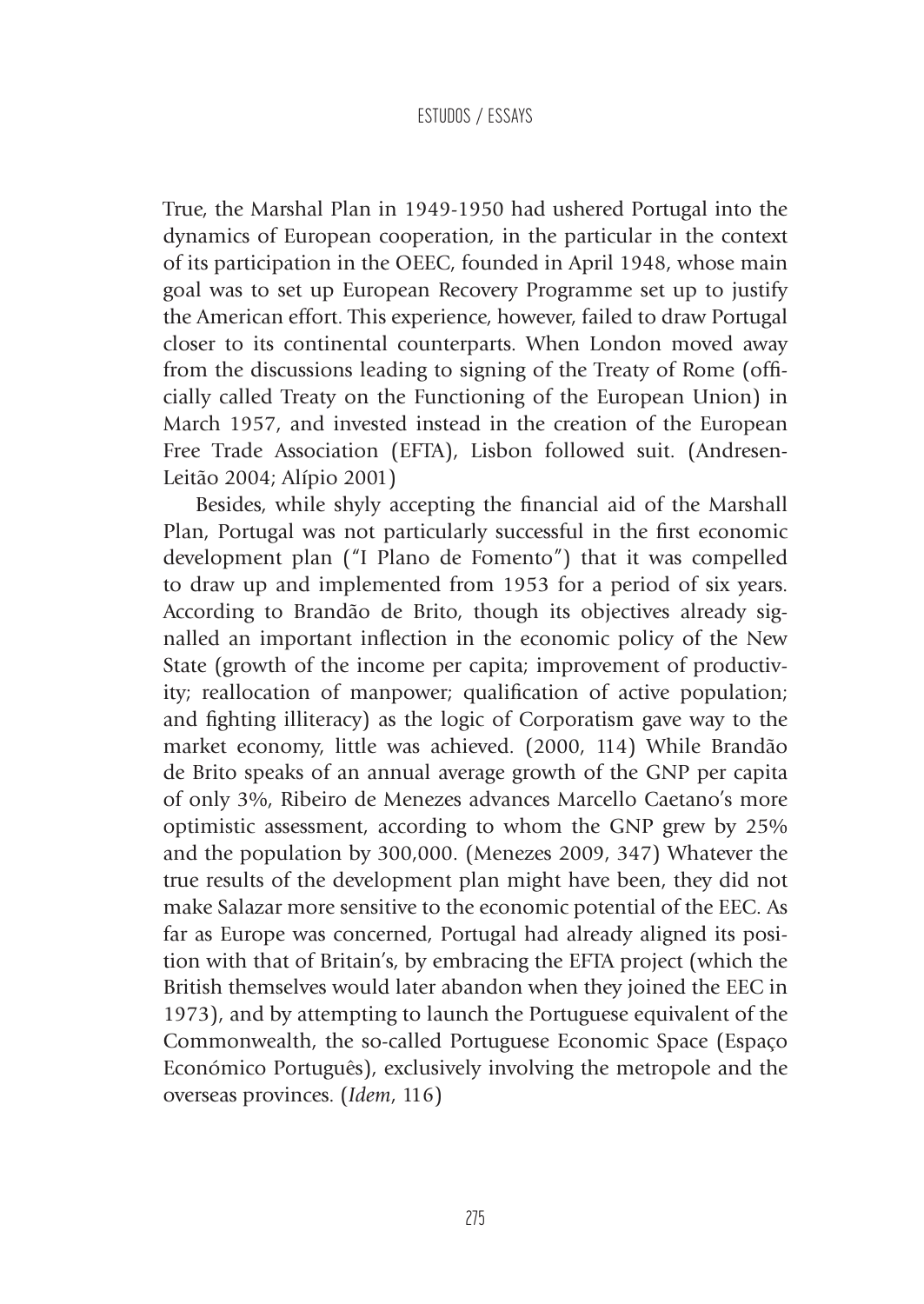# 3. The Gravitational Pull of European Integration

There were sound reasons that justified Britain's new approach to Europe. Shortly after the war, the industrial output was well below (at best 20% below) the levels of 1938. To prevent the spread of communism economic recovery was top priority. Pre-war liberalism had taken a heavy toll on the politics of the Old Continent. Keynesianinspired policies of state interventionism gradually emerged as the way to prevent the social costs of the excesses of unbridled capitalism. Full employment, curbing inflation and balance of foreign trade took priority. Nationalisation of many industries in Britain (transport, electric power, coal and steel) and France (banking, insurance, energy and Renault) tested the degree of such interventionism. The American financial aid under the Marshall Plan granted governments further means to control and guide the development of the economy. As a result of these policies, economic growth from 1947 to 1960 was unprecedented. Industrial output in France went from 74 in 1938 to 153 in 1960, in West Germany from 87 to 144, in Britain from 69 to 132 (index 100, 1953). (Dreyfus *et al.* 1996, 470) Competition between France and Germany, however, could not remain unresolved. The creation of the European Coal and Steel Community (ECSC), proposed by the French foreign Minister Robert Schuman, was an attempt to prevent an escalade of tension – which might trigger yet another military conflict – resulting from the internationalisation of the Ruhr area. Schuman, however, was not solely worried with pre-empting competition between countries over natural resources. He also sought to establish the principle of the equality of states and of solidarity between nations over the traditional logic of the politics of domination. In the medium and long term, the ECSC paved the way to the acceleration of economic and industrial growth of its members, promoted the Franco-German rapprochement, and – which is more politically important – fostered the idea of a united Europe. (Dreyfus *et al.* 1996, 472) This idea did not revolve solely around economic, but also social development. As Jean Monnet defended in his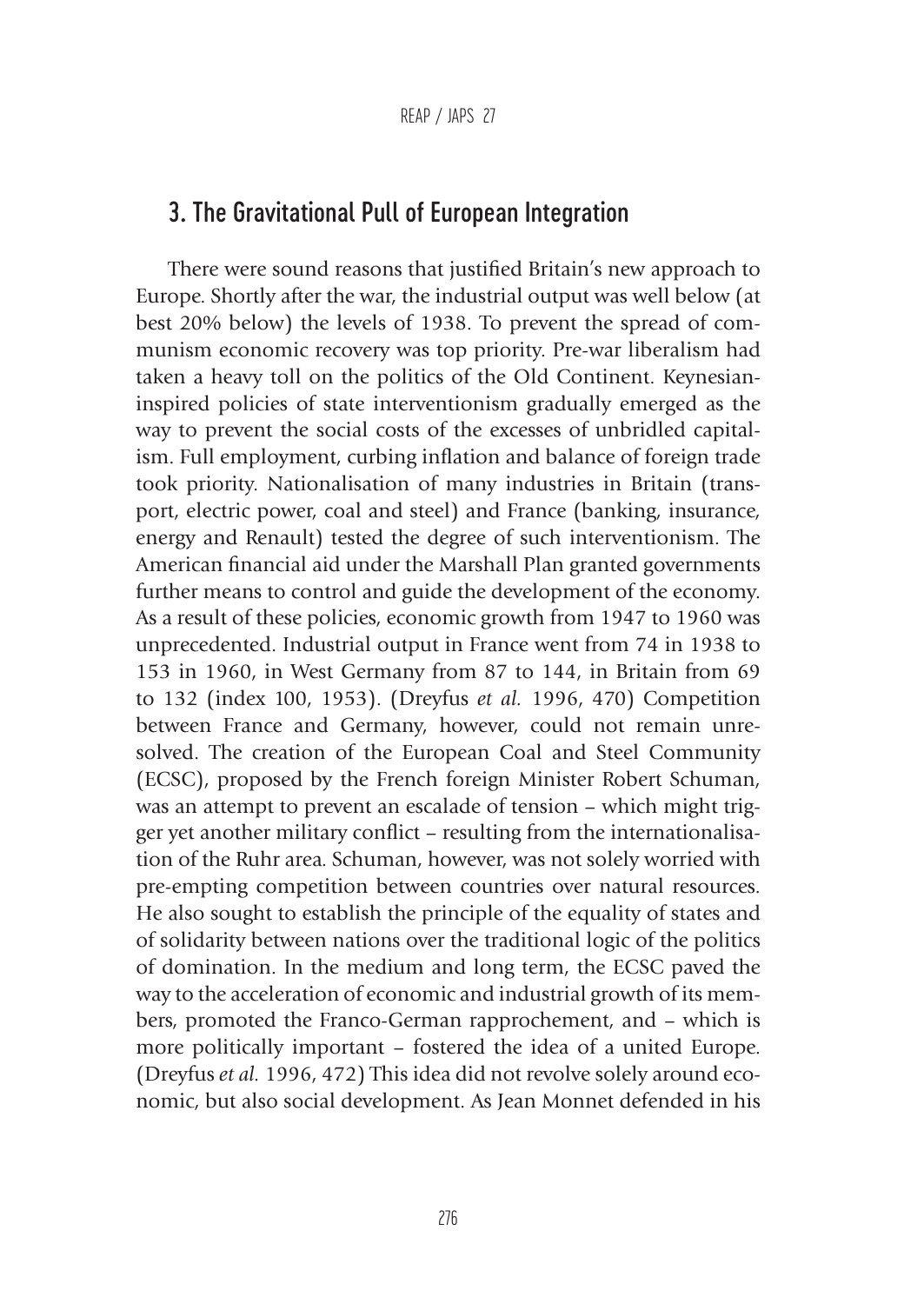declaration dated 23 November 1955, when he spoke of the United States of Europe, "our organisations, socialist parties and unions, Christian-democrats, liberals, Germans, Belgians, French, Italians, Luxembourgers and Dutch believe that our peoples' hopes to improve our living conditions, justice, liberty and peace won't materialise if we remain separated in our national efforts". The construction of the European project would necessarily entail measures for the "harmonisation of social policies". (FO 371/122022/37)

The British saw the creation of the European Economic Community (EEC) with suspicion, especially because it was based on Europe's lack of strength to respond to the world domination by the two superpowers. The Spaak report (Comite Intergouvernemental 1956) acknowledged the situation of weakness of the European industry *visà-vis* that of the United States and of the Soviet bloc. As they stated in the foreword:

> Between the United States, which in almost every field alone accounts for half of the world's production, and the countries which, under a collectivist regime of one-third of the world's population, increase their production at the rate of 10 or 15% year, Europe, which formerly had a monopoly on processing industries and derived substantial resources from its overseas possessions, sees its external position weakening, its influence dwindling, and its capacity for progress lost in its divisions. (Comite Intergouvernemental 1956, 9)

Britain did not identify itself with this portrayal of the European economy, all the more so because the creation of the EEC might lead to a situation where Europe would be competing against the United States and challenging its power. In a meeting in late January 1957 between an official of the United States Embassy and R. F. Stretton, a staff member of the Foreign Office, the latter ventured to give a word of warning to the Americans about the Euratom. He stated that "the earlier American enthusiasm for European federation had been born of a natural desire to get Europe off America's back some day, but the corresponding European attitude could not be guaranteed to produce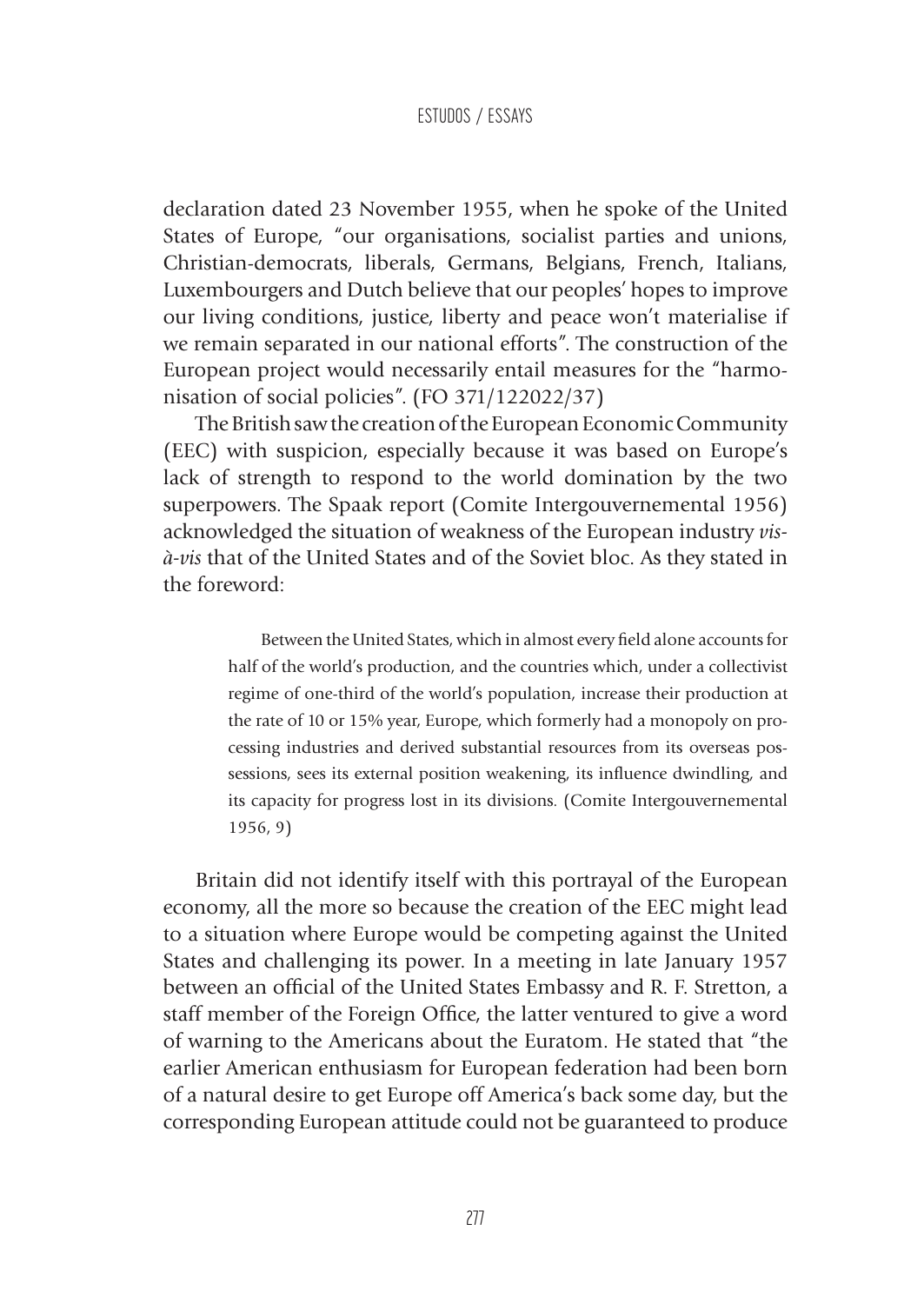REAP / JAPS 27

the kind of Europe which the United States (or of course ourselves) wanted." And he added: "The Third Force idea did not grow out of a desire to collaborate with the United States but out of distrust of her", and therefore, "the Relance Européene would need to be carefully watched from this point of view".

This perceived attrition was inconsistent with the Europe's dependence on American military power for its security, a dependence that released it from the concern of having to set up a common defence policy – a project that, nevertheless, had been rejected by the French Assembly in 1954. However, the British were not alone in their scepticism about the emerging EEC. The Dutch were not particularly pleased with high tariffs being charged to countries from outside the Community, which could lead to an inflation of prices, and, just like the Belgians, were worried that Britain had not joined the Messina plan. In the French Assembly, several conservative MPs, including Gaullists, voted against the Treaty of Rome, while the Left opposed the creation of a "petite Europe" and deplored the absence of Britain. (Bossuat 1995) In Germany, Adenauer's Economy minister, Ludwig Erhard, promoter of the social market system and a stern advocate of free trade, wrote a ten-page letter to the *Kanzler* in September calling the proposal to unify the continent a "macroeconomic nonsense" ("volkswirtschaftlicher Unsinn"). (Enders 1997, 161) He feared the neo-mercantilist policy of a customs union might negatively affect the trade flux with Britain and lead to price distortion. Erhard would rather have a Free Trade Association with the British – excluding, of course, the agricultural sector. Having lost its Eastern markets and deprived of overseas territories, Germany could have benefited from a more flexible and wider free trade area, he claimed, instead of being confined to the signatories of the Treaty of Rome. What Erhard failed to grasp was that thanks to the EEC there would be a significant increase in trade exchanges between its members and in particular with Germany, whose industrial dynamism was vital for the economic recovery of the whole continent. As no country in Western Europe was entirely self-sufficient, the increased interdependence required cross-border cooperation, planning, regulation, common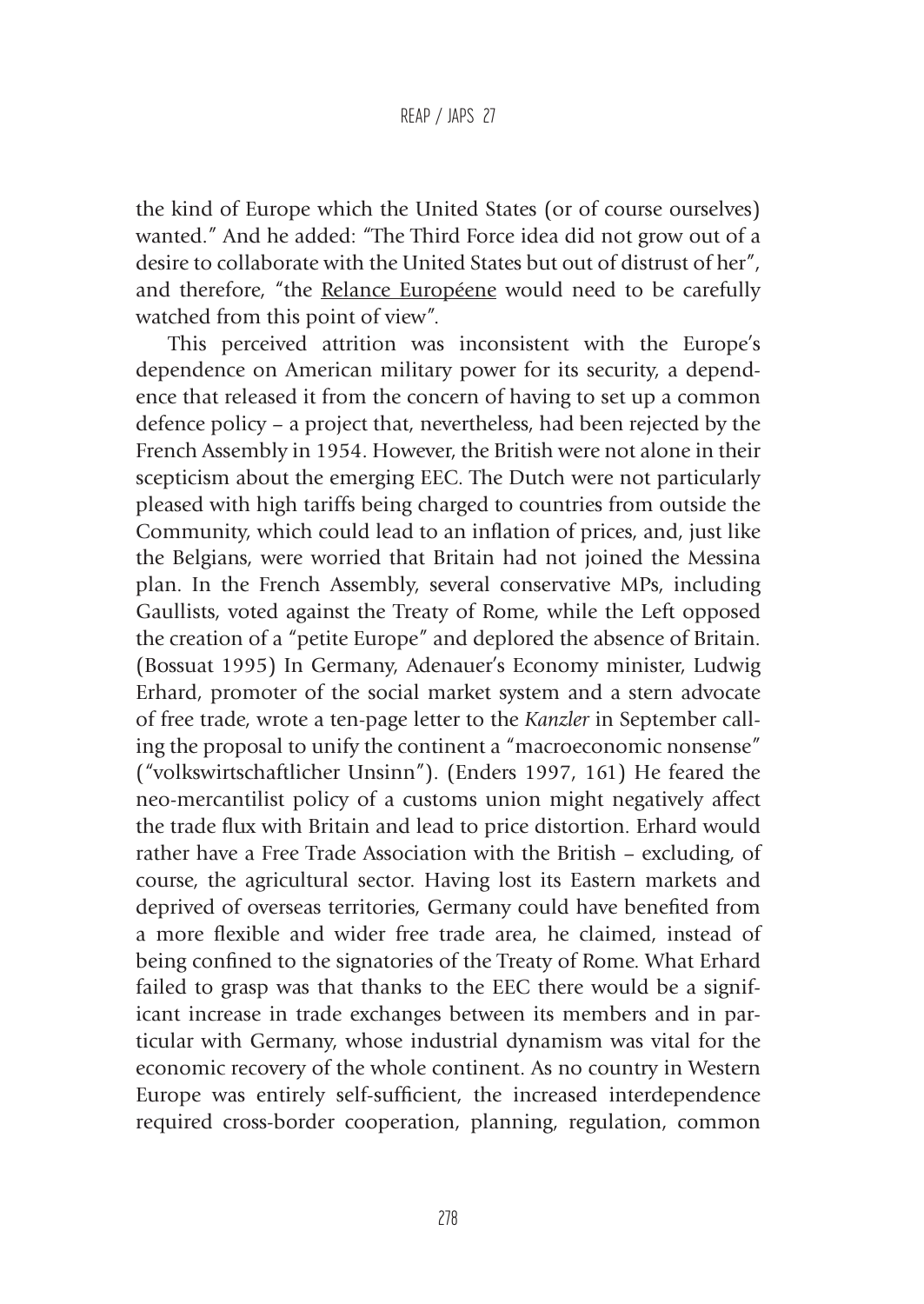growth objectives and subsidies. Actually, while most of the Ruhr industrialists sided with Erhard, there were important stakeholders in Germany who would take an opposite view. His political opponents in the SPD and the *Deutsche Gewerkschaftsbund* (German Trade Union Confederation), the new trade union federation, feared that Germany could return to the capitalist economic system that they claimed had been responsible for the rise of the Nazis. The Left believed that it was possible to effect a transformation of German industrial culture by socializing key industries and introducing an "economic democracy." (Hook 2004, 233) There were also important voices on the side of the German industry who did not see eye to eye with Erhard's advocacy of free competition. On 21 December 1955, the chairman of the German Manufacturers' Federation, Fritz Berg spoke in favour of a "European attitude" by German manufacturers, and called for the establishment of a common market "in the widest sense of the word" by means of a Customs Union within a period of 10 to 15 years. Berg's "European attitude" entailed more than just short-term commercial or financial interests; it entailed a political vision of the future, as he maintained that "German industry is ready to do its utmost to strengthen and complete the German-French understanding, even at the cost of new sacrifices." (FO 371/122022/46)

Judd argues that what brought all these countries together (Belgium, France, Italy, Luxembourg, the Netherlands and West Germany) was above all the defence of their selfish national interest and that the removal of trade obstacles with their neighbours was motivated by the lessons of the past. (Judd 2006, 356) However, what cemented Germany's position in relation to the EEC was not so much the concerns about the economy, but Adenauer's political commitment to France.

Besides sharing Britain's reservations, Salazar realised that the ideological tenets of the EEC represented a threat to the regime. As Ribeiro de Menezes aptly puts it: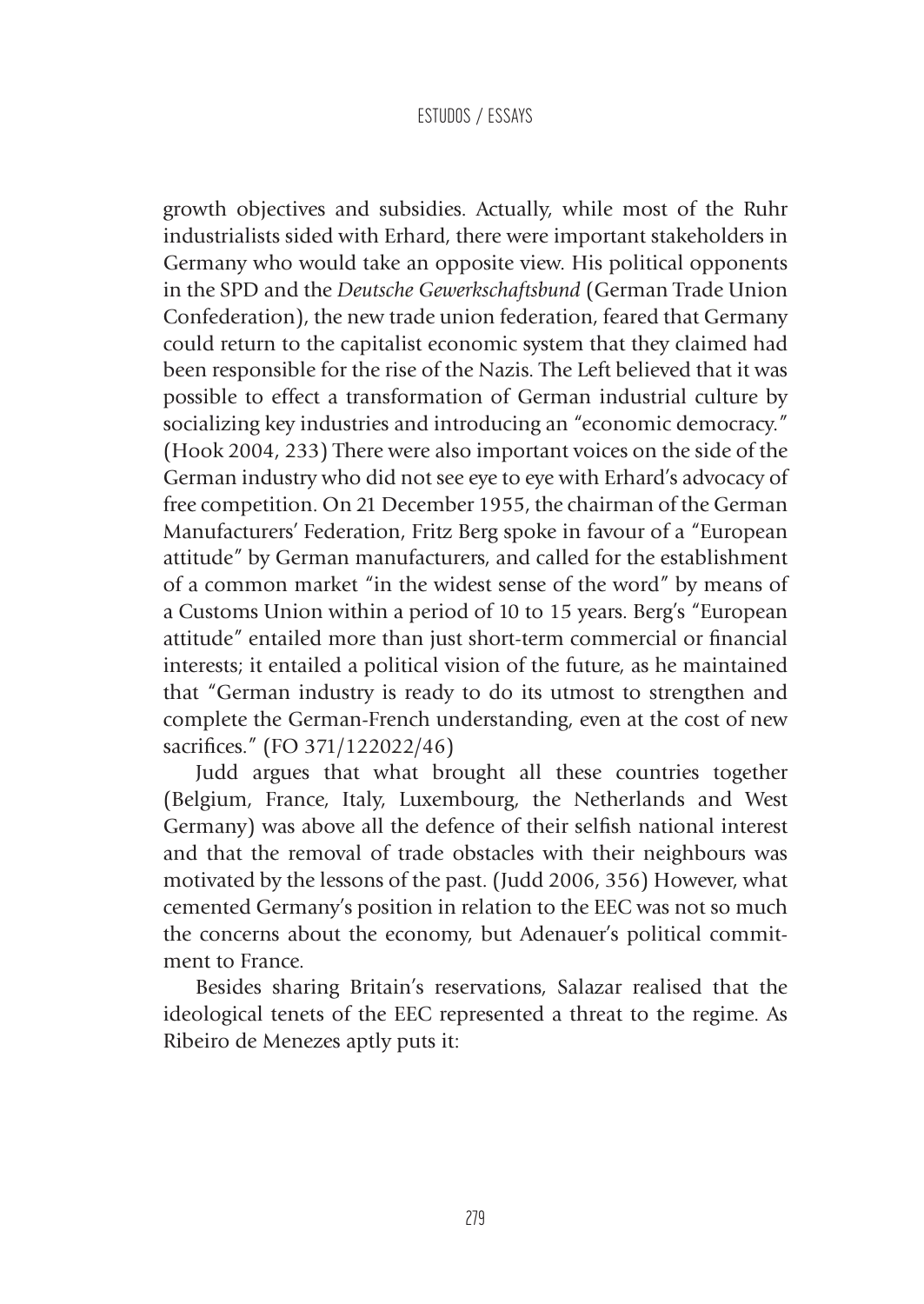Supranationalism was a threat to both Portugal and Salazar's power; the evolving European ideal posed a direct challenge to the New State's authoritarian principles, and had thus to be combated. Salazar was a nationalist; nations were for him the basic building blocks of his ideal world order, and any attempt to build a new world order which ignored them was, he believed, doomed to fail. Salazar was especially suspicious of the engine driving the European ideal forward, which he identified as American diplomacy. (2009, 348)

As Salazar himself wrote, in a letter dated 7 March 1953, when approached by the Belgian Minister of Foreign Affairs, Paul van Zeeland, about a the possibility of creation of a European federation:

> The United States, in their ingeniousness and levity of opinion, do not see for Europe any political solution other than unity through a federation. France, who seems to us a war-worn country and who appears to be haunted by its own independence, adopts the idea as the easiest way to avoid an isolated German rearmament, potentially hostile in the future. The nations surrounding France seem convinced, for different reasons, that that is the best way to save Europe and maybe the only way to secure American aid, either as a military power, or as a financial resource. (*Apud* Nogueira 2000, 281; my translation)

The intellectual arrogance with which Salazar looks down on the American policy towards Europe, his apparent disdain for France's weakness, and his pessimism about the future of a federal solution for Europe, might be easily confused with an affirmation of political strength, but they rather betray his very own weaknesses. In his assessment, American aid is not regarded as an outstanding opportunity to help put the European economy back on its tracks, but as the lifebuoy of feeble nations; France is not seeking a peaceful solution for Franco-German relations, but rather seems paralysed with the fear of another military confrontation, while proving unable to govern itself as an independent nation. As European democracies become more involved in developing strategies of cooperation at both political and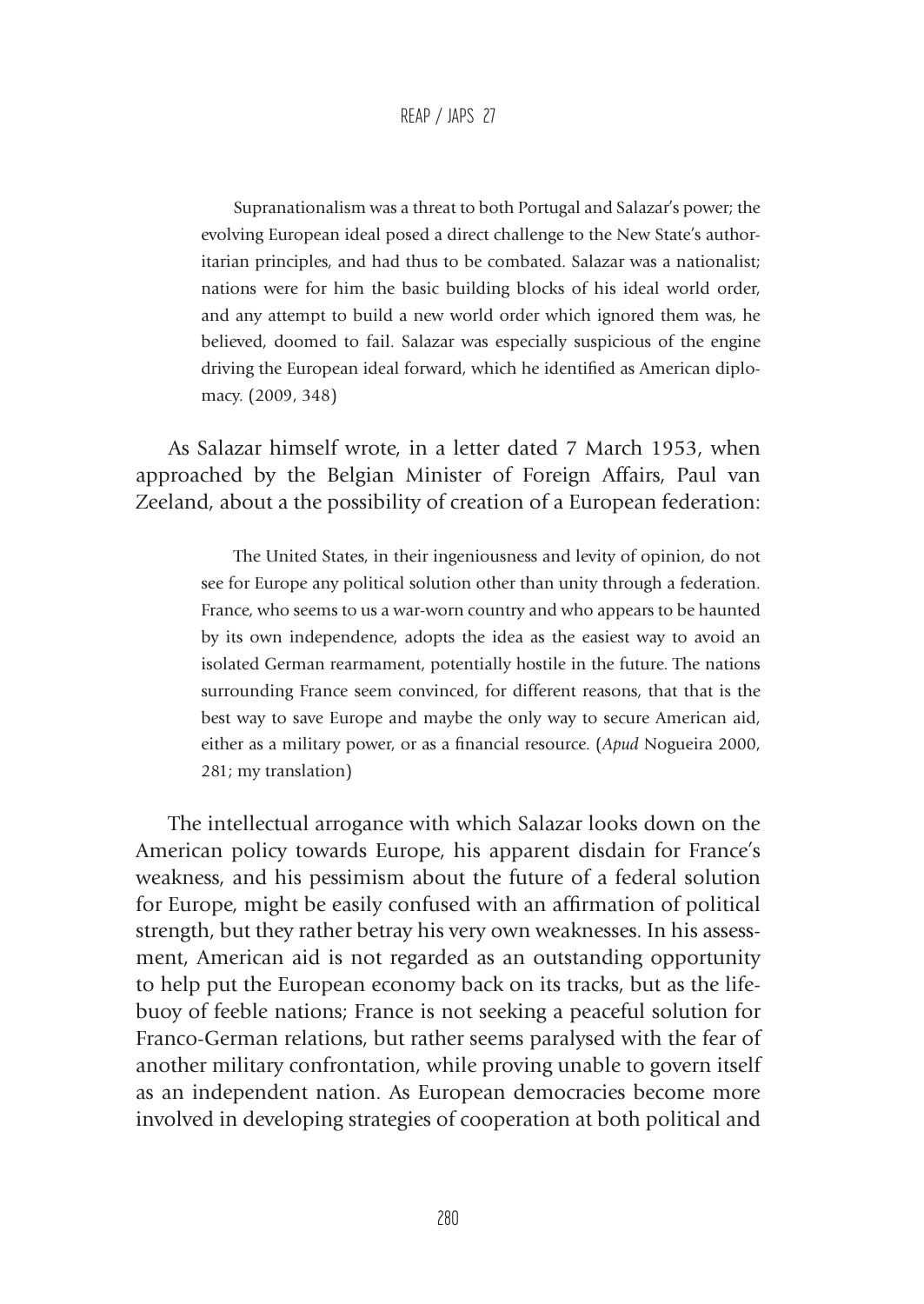economic levels, Salazar remains sceptical about the results of such efforts and misconstrues the whole issue as a matter of American manipulation and/or French weakness. Instead of seeking to explore the potential of the new political geography of European cooperation, the dictator preferred to stick to the age-old cartography of the empire. As he once stated, "if I am allowed to be the interpreter of the feeling of the Portuguese people, I will say that their love for their independence and for their overseas territories, as a relevant and essential part of their history, is so deep, that they find the very idea of federation, affecting the former and the latter, absolutely repulsive." (*Idem*, 283) Franco Nogueira further discloses Salazar's doubts about a future federation. There were only two ways in which this federation could come into being. It would be either by force of a federator or by slow evolution. Hitler had failed, but Russia might still succeed, at least in those countries under its control. Besides, states and individuals would pay a heavy price for that federal solution (abandonment of lands, relocation or concentration of industries; mass migrations; economic imbalances; losses of capital), though he conceded that in the long run it might be better for everyone. Given the existing irreconcilable interests, politicians could never accomplish this overnight, even if by means of carefully drafted treaties. Salazar clang on to the century-old tradition of the nation state and to his belief in the virtues of nationalism, which was, he claimed, as deeply embedded in mind of the average European as the "instinct of ownership". Then there was the problem of the colonies, which would have to be absorbed by this supranational structure – an idea that might please those countries that had already lost them (Italy and Germany), but that would certainly meet, so Salazar believed, the opposition of the French and Belgians. Only when all these oppositions had been overcome and all the sacrifices made could this European State start rationalising its production based on the resources provided by the overseas territories. Salazar was still too obsessed with the colonising mission of Europe, but his assessment was right about one thing though: only Germany, thanks to its strength and capacity, would be able to lead the destinies of federation. In Salazar's projections, Britain plays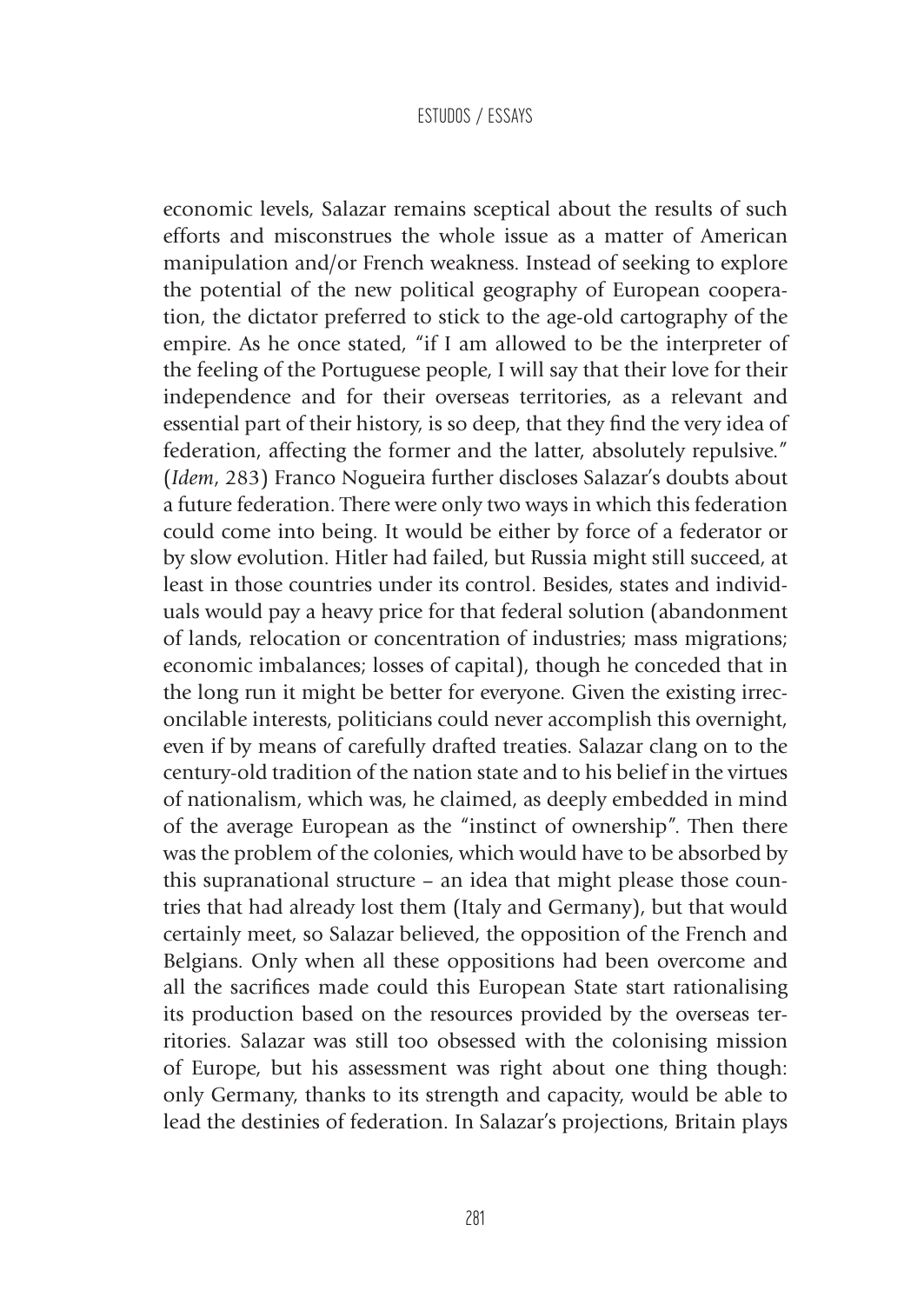a special role, but never of subordination to the European project, as it already headed a federation of states. Full commitment to the European project would mean the loss of its world status as the members of the Commonwealth would start seeking other markets and trading partners. In Salazar's conservative perspective, a hypothetical union of states should never endanger an existing one. Therefore, Britain should go on being "a factor of balance between the United States and a federation where Germany will come to play a leading role." (*Idem*, 282-3)

Regardless of Salazar's misgivings about the future of Europe, the ambitious goals of the EEC and its impact on the European space could not be ignored, as Portugal's main trading partners were now gathered in a single economic and fiscal space where the Portuguese would have no say whatsoever. The new organisation would be following a common customs policy, making decisions that would certainly affect the country's economy for the years to come. Portugal was not alone in its apprehensions, for other members of the OEEC voiced similar concerns. In order to skirt the tariffs barrier of the EEC, in July 1956 Britain brought to OEEC Council of ministers the idea of an industrial free-trade zone (FTZ), where each country could still establish its own customs tariff, thus allowing the British and the Portuguese to keep their colonial preferences. The intergovernmental committee created to that effect and presided by Reginald Maudling failed to convince France and the other members of the EEC about the benefits of the FTZ. (Alípio 2006, 22-3) Nevertheless, even the FTZ presented the other members of the OEEC (Greece, Iceland, Ireland, Portugal and Turkey) with major difficulties. Their relative state of industrial underdevelopment could hardly be overcome if access to the European markets could not be guaranteed with special provisions. The absence of such conditions would have asphyxiated emerging industries and worsen their economic isolation, with negative impacts on unemployment and trade deficit. The agricultural sector was also problematic, including for the British themselves, who sought to keep the subject out of the talks. The Portuguese position took time to take shape and by the end of 1956 Portugal required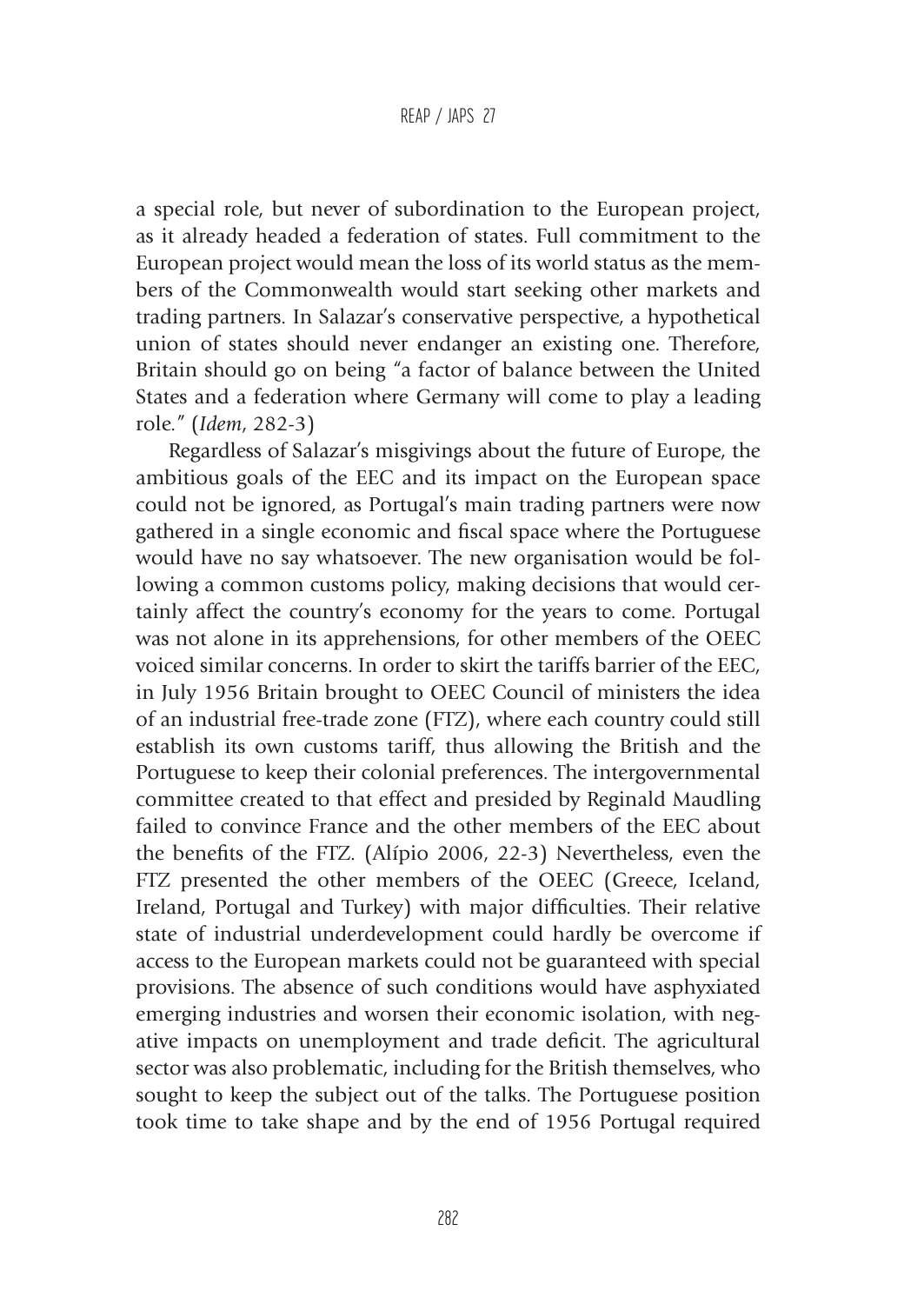agriculture (which represented as much as 40% of its exports) to be included and a special industrial scheme to be set up. (Andresen-Leitão 2004, 286-8) Portugal's terms would be agreed on only later in October 1958, when an experts panel headed by J. A. Melander visited the country and met with ministers, public servants and economic lobbies. Correia de Oliveira, responsible for the diplomatic team, succeeded in driving home the message that Portugal was able to carry out major development projects, (Alípio 2006, 73) but still needed a longer transition period before it could comply with the customs obligations of the FTZ. By this time, Salazar could not afford to see the negotiations fail, as it would exclude Portugal from a Europeanwide agreement. (Andresen-Leitão 2007, 49)

### 4. Contacts Between the British and Portuguese Governments on the "European Initiative"

On 19 January 1956, Salazar delivered a speech that deserved the attention of the Foreign Office (FO 371/122022). In it he spoke of two movements occurring in the world, for some complementary, for others contradictory: nationalism, that formed the basis of numerous states; and internationalism ("and on occasions of even supranationalism"), which thrived in those countries that were "tired of their existence as independent nations." It becomes obvious that in his case for nationalism, Salazar valorised national identity as the factor that legitimises the existence of the state. This argument, however, is a double-edged sword, as it also serves to justify movements for national self-determination, which compromises the very existence of the colonial powers. Here he tried to square the circle, arguing that such movements could lead to a multiplication of independent states that would lead to the "liquidation of what previously existed" and that would lack the capacity to "administer themselves with true independence" and to integrate themselves, in moral and juridical terms, in the international order. On the other hand, he conceded that internationalism did not necessarily entail the weakening of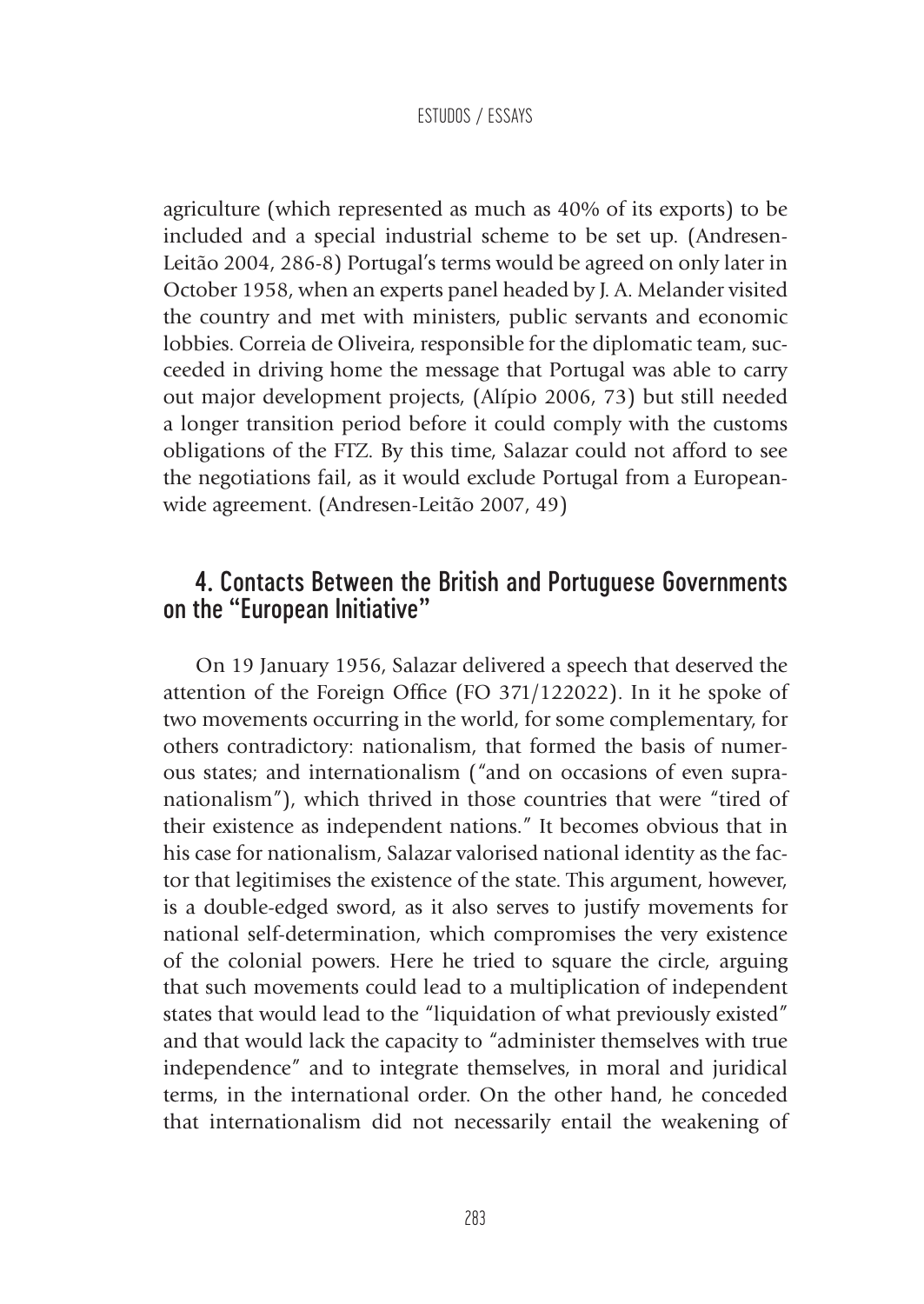#### REAP / JAPS 27

the state. In fact, he admitted that "civilization seems to be heading towards uniformity; hence a reinforcement of internationalism in law and in the institutions charged with studying it and applying it, is to be expected". He also agreed that in some areas cooperation among sovereign states, through the adherence to common statutes, could be a favourable factor in the solution of certain problems. In theory, Salazar had nothing to object to. When it came to the movement of European integration in the form of a federation or confederation, however, Salazar was less generous in his appraisal, as he believed there was "a certain obscurity" surrounding it. Why some states should defend it was something abundantly clear to Salazar, but he could not understand why others should accept, and even "bless", what he called "this sort of national liquidation". He was thinking of those states whose "heterogeneous and dispersed nature (…), the vastness of their interests outside Europe, the diversity of the institutions through which they govern themselves [and] the disparity of political and moral climates" should make them wary of such integration process. Portugal, in Salazar's geography, occupied a peripheral position in Europe, which, instead of being a cause for concern, was considered "a gift of Providence", as it allowed the regime to await – "in this corner of the Peninsula" – the future doctrinal developments of the question and to see how it would first be put to practice, if ever. Preferring prudence over precipitate action, he claimed that the government's position was to defend "cooperation which grows steadily intimate and an increasing solidarity without prejudice of national autonomy, which still provides (…) the simplest form of progress and method of defending the interests of the peoples concerned." And he concludes:

> Our nationalism, constructive without being aggressive, cooperative without exclusiveness, but with its roots in the soil and in the souls of the people, may well continue to prove the best defence against daring experiments, the benefits of which unfortunately cannot be judged until after the real disadvantages they entail have been suffered. (underlined in the original)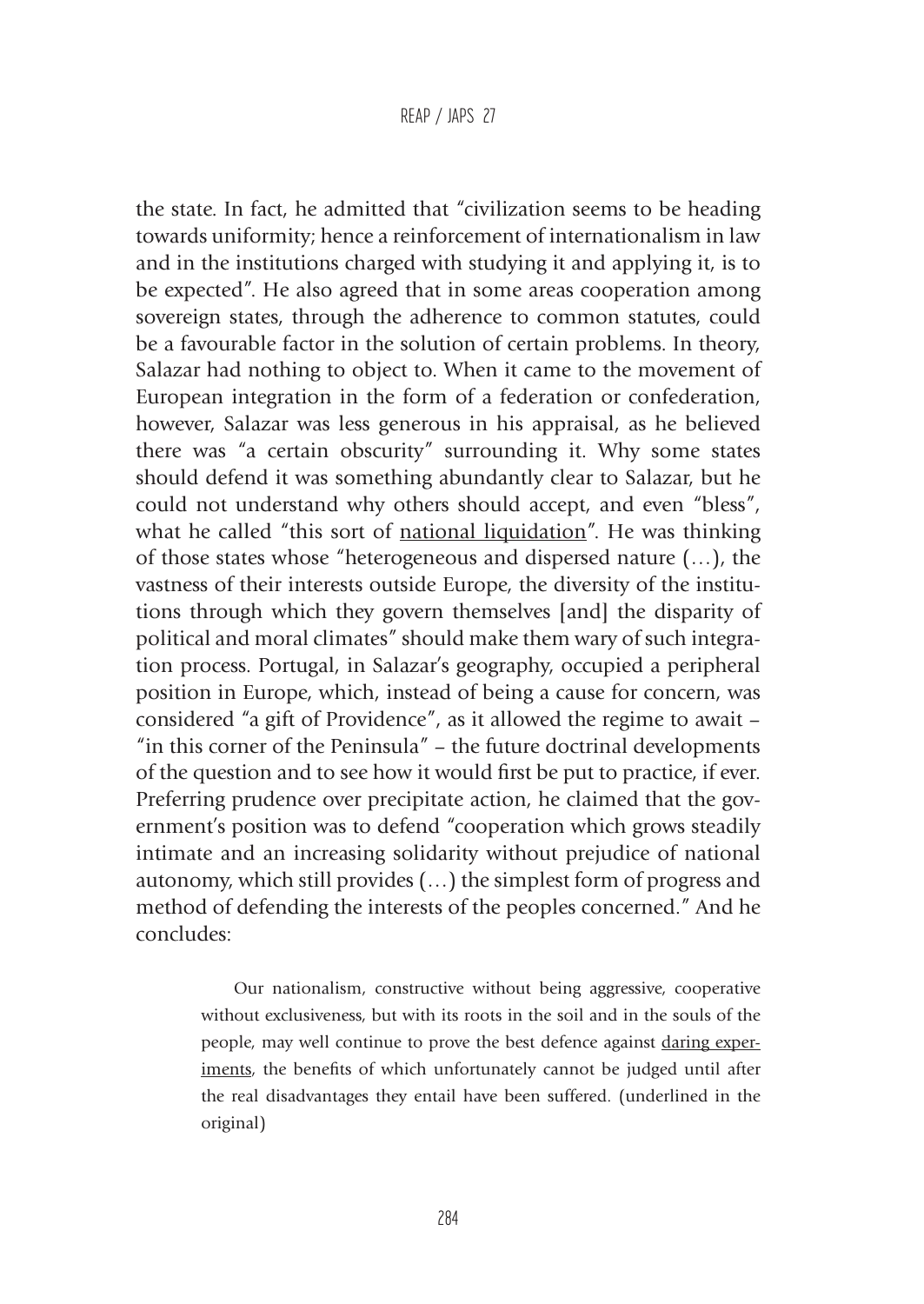A few weeks later, on 9 February 1956, Foreign Office officials analysed his speech and, in the minutes sent to Anthony Eden, they highlighted the fact that Salazar, while favouring cooperation on OEEC lines, was very critical of the "daring experiments" that might lead to what he called "national liquidation". While not entirely dismissing the possibility of a European federation, Salazar did not move an inch in relation to the positions he had expressed in the letter to van Zeeland three years before.

Despite Salazar's claims about the apparent self-reliance of the Portuguese regime in international matters, on 8 February, Charles Stirling sent the report of a meeting on 7 between a member of the Embassy staff and Dr Ruy Teixeira Guerra, Director-general of Economic Affairs at the Portuguese Foreign Ministry. It was suggested that the Portuguese delegate to the OEEC ministerial meeting should "discuss tactics" with H. Ellis-Rees in advance. Paulo Cunha wanted to know what the British line was on the Common Market, Euratom and Article 14 of the OEEC Convention, so that he and Salazar could concert a position before the Council. (FO 371/122022/M611/19)

Guerra's misgivings about Article 14 of the OEEC Convention (which stated that all decisions should be taken by mutual agreement and that the abstention of any member would not invalidate the decisions of the other members) had to do with the fact that it was a mechanism that prevented the national legislatures from rejecting both the Euratom and the common market. The unanimity rule, as it was worded, would allow some members to go ahead with whatever joint projects they wished without the risk of being blocked by members not interested in any particular case under discussion, and who would have to abstain. This meant that Europe ran the risk of splitting into two camps as some members would lose the ability to influence the development of the Messina project. In the memo sent to the Foreign Office, Stirling stated that the Portuguese government had realised that "it would be useless for them to put forward proposals unless you were in agreement; they needed to know in which direction you propose to give a lead in order that they might consider what support they could give."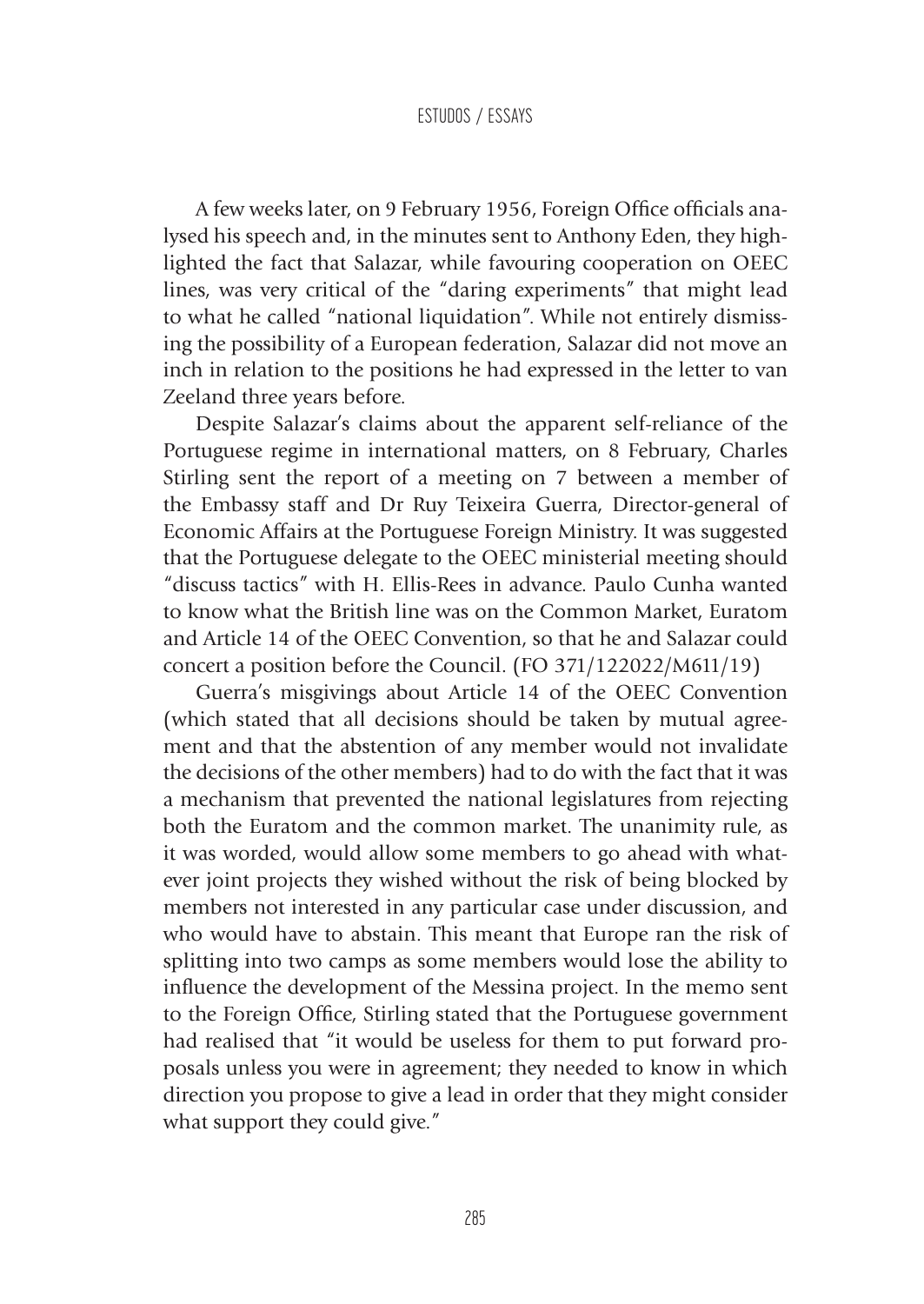The British government knew that the Messina countries would try to work out the Common Market scheme within the framework of the OEEC, but the British would not seek to encourage it. (FO 371/122022/ M611/19) In fact, both Britain and the United States were aware that a six-nation community might "evolve protectionist tendencies". The Americans could hardly affect the chances of success of Messina, but the British were counting on American support to help them influence the outcome, working against the Messina plan by pushing their policy on the OEEC approach. On 20 January 1956, P. Thorneycroft, President of the Board of Trade, wrote to Eden, who was about to visit Washington, asking him to warn Eisenhower of the "grave political and commercial dangers which will ensue if a discriminatory bloc is set up by the Six". (FO 371/122022/63) Again, the concern was the commercial cohesion of the Commonwealth, which ran the risk of being "seriously disturbed if we are ousted from the European Market by the institution of a Common Market". This would leave Britain with no alternative but to discouraging the Six from going ahead with the project, even if that entailed "coming out in open opposition to their ideals". However, at the same time, Thorneycroft knew that if a Common Market came into being, the British could not afford to stay out. Like Salazar, he was also convinced that "the Americans are in a fool's paradise about Messina", and that are feeding an "illusion" about the Common Market, in the sense that they were convinced that it would strengthen Western Europe and would bind Germany into the western complex of nations. If a one-world trading system was ever to be built up, as both the British and Americans wanted, the customs union would pose a major threat, as the Messina countries would attenuate tariffs and other obstacles between themselves, but would discriminate against "the rest of us". (FO 371/122022/64) Still, he was aware that even among British businesspeople there were those who would prefer Britain to join the Six, as they would be ousted from the European markets through discrimination in favour of their German competitors. The British were, therefore, up against the wall: faced with having to choose between the Common Market and Free Trade, they preferred to attempt an impossible move, which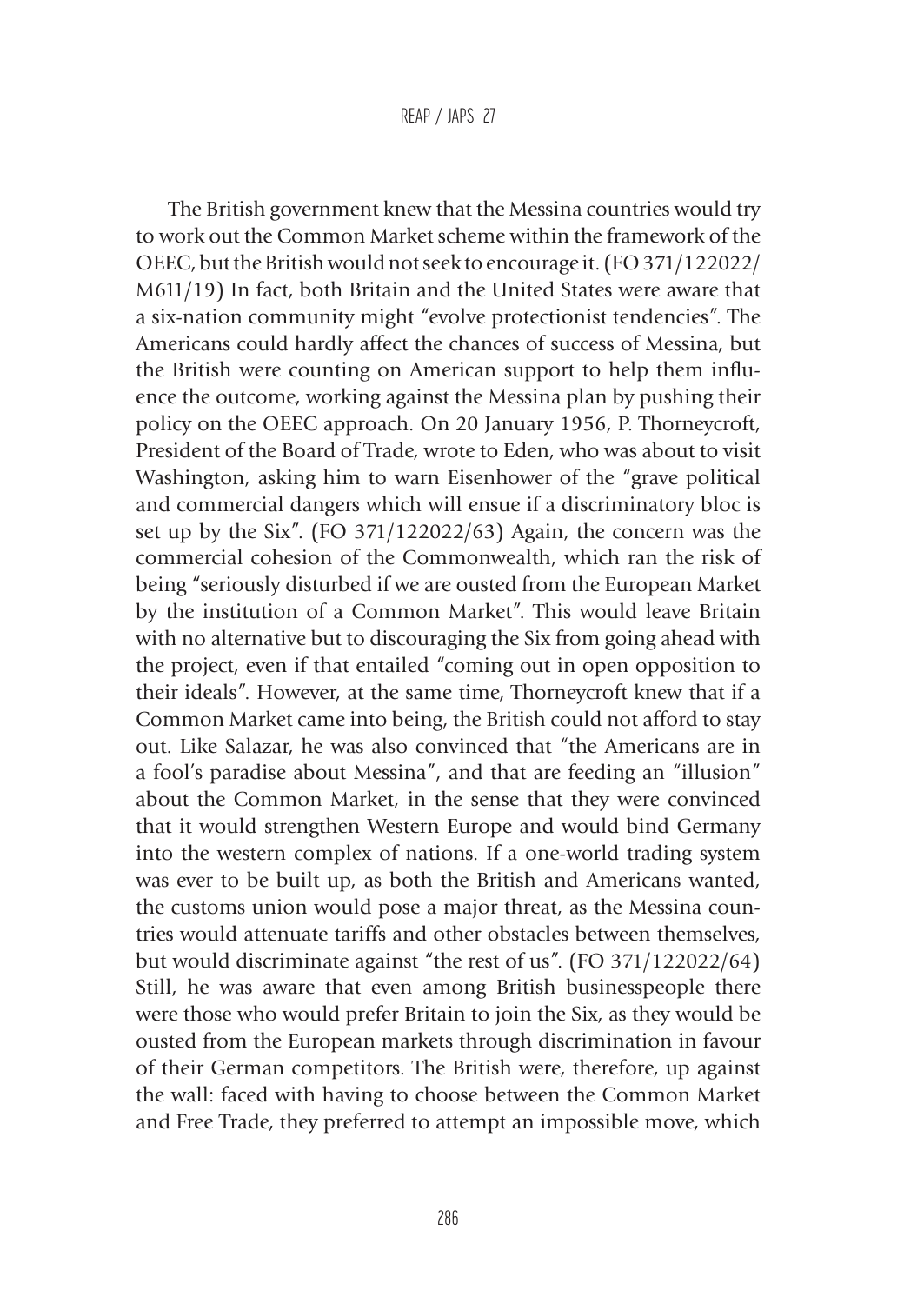was to progress towards freer trade and payments throughout the world and at the same time to work against the protectionist policies that the Common Market would entail. This was justifiable in the eyes of the British as the European project would disrupt "present policies of cooperation and hopes of future benefits from the world trade and payment policies which are accepted by all OEEC countries", thus weakening the West and with the Germans going their own way. (FO 371/122022/14) There was yet another reason why the British, along with the Portuguese and the Norwegians, believed that the Messina plans were cause for serious apprehension. At the ministerial meeting of the North Atlantic Council held at Paris on 15-16 December 1955, these three countries were afraid of the impact that a new supranational organisation would have on the international balance of power in the context of the Cold War. A European union, dominated by Germany as its strongest element, could constitute a "third force" that might pursue neutralist policies and seek to take an independent position in relation to the USSR and the United States. (FO 371/122022/18) One final reason was that Britain would lose its leadership on European matters, a leadership that, so they claimed, was partly responsible for the recovery and cohesion of Western Europe, and for the creation of the OEEC, NATO and what they then called the Western European Union (WEU).

Later, by mid December 1956, Stirling tried to consult the Portuguese Foreign Minister, Paulo Cunha, on the idea of the Free Trade Agreement, but there were reports that he was ill (Marcelo Caetano would replace him from 26 December to 11 February). He then decided to debrief the Foreign Office on the views of the President of the Council, which in his opinion seemed to lack depth. (FO 372/128331) As the Ambassador stated, "Dr Salazar knew something about the question but I got the impression that he had not studied it deeply." In any case, Salazar knew that there were two opposing positions: that of the French, who were insisting on "the inner circle, or Customs Union, and wanted to bring in overseas territories"; and that of the British, who defended "the outer circle, or Free Trade Area, and did not want to include territories outside Europe." Again, Salazar was particularly cautious about foreseeing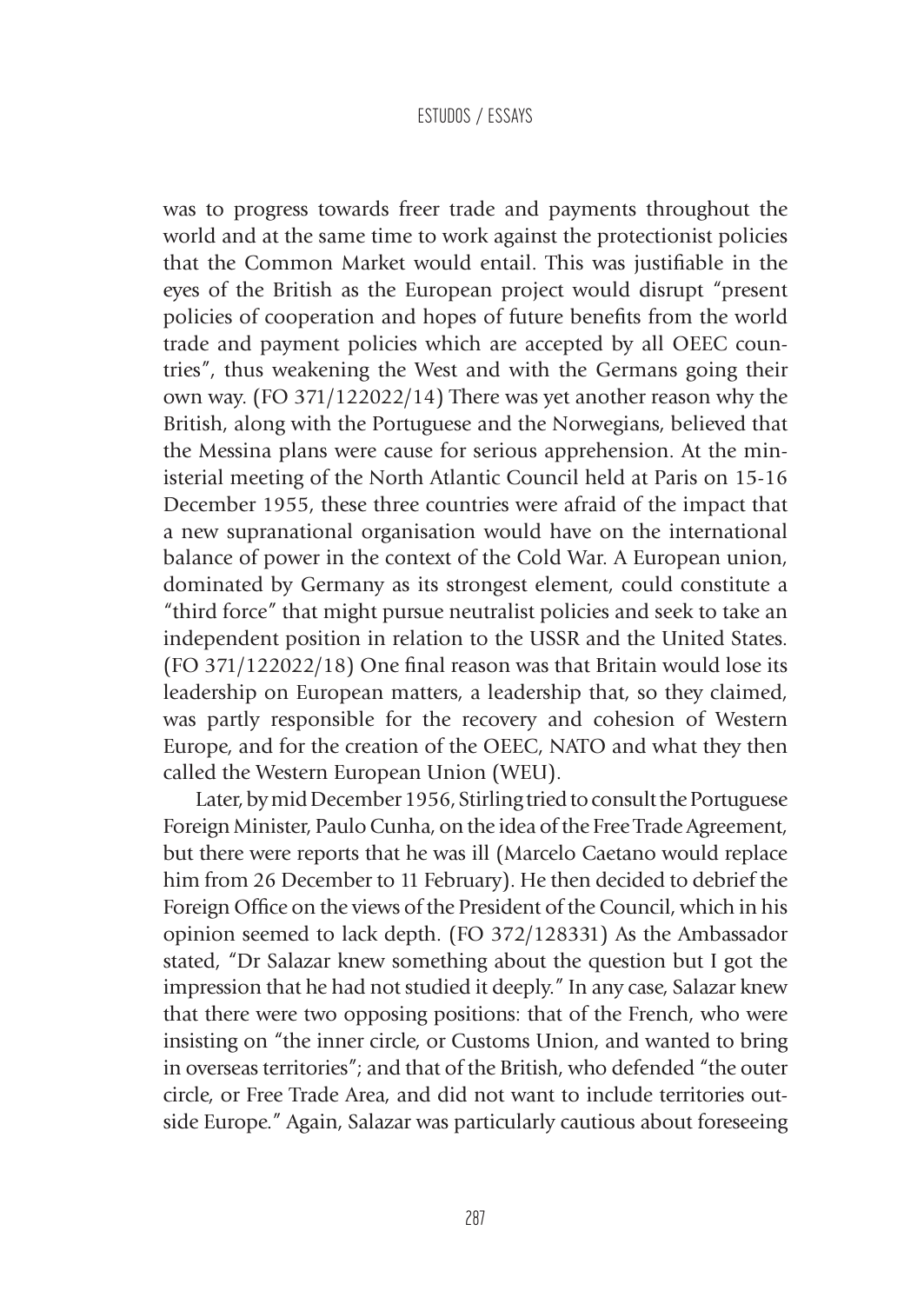"the exact consequences of changes in economic structure such as were now being proposed." This wariness made Stirling conclude that "the Portuguese will not be very forthcoming on this proposal". However, he thought that they were not likely to take a strong line against it: "they would, I think, be nervous of being left out in the cold, and I should imagine that if solutions on the lines of your paragraphs 6, 7 and 8, can be considered it ought to be possible to bring them in". In the Foreign Office minutes, J. M. Keaton, commenting on Stirling's report, observed: "we do not want the Portuguese to be too forthcoming; but it would be useful to know where they stand on relating overseas territories to the free trade area. However, their attitude will no doubt emerge, possibly at the meeting in Brussels on January 11".

However, even the British were struggling to drive home their own vision and terminology of the FTA. On 4 January 1957, the Foreign Office instructed the British Embassies that they should refer to the Messina powers by the title of "Customs and Economic Union". On the other hand, the group of six countries to join the Messina powers in an FTA (Britain, Norway, Sweden, Denmark, Austria and Switzerland) "should not be described by a separate name so as to avoid any possible implication that this group and the Customs and Economic Union are co-equals". (FO 372/128331/415) In the draft version, the original sentence read "that they are a rival organization to the Customs and Economic Union". They insisted that the FTA should "include (and not merely be associated with) the countries of the Customs & Economic Union", and that the term "common market" should be avoided to describe either the Customs Union or the FTA. They also stressed that even the FTA should be called "European Industrial Free Trade Area". The British Embassy in Paris objected to these terms. While agreeing with the concept of FTA, they stressed that using the term "Customs Union" in France would present them with a problem, as "the French are unrepentant adherents of the term 'marché commun'". If they started talking about a "Customs Union", it would not only increase the confusion among their French peers, but it would also constitute for them a painful reminder of the German "Zollverein". They concluded that "Marché Commun has much happier 'European' connotations". (FO 371/128331)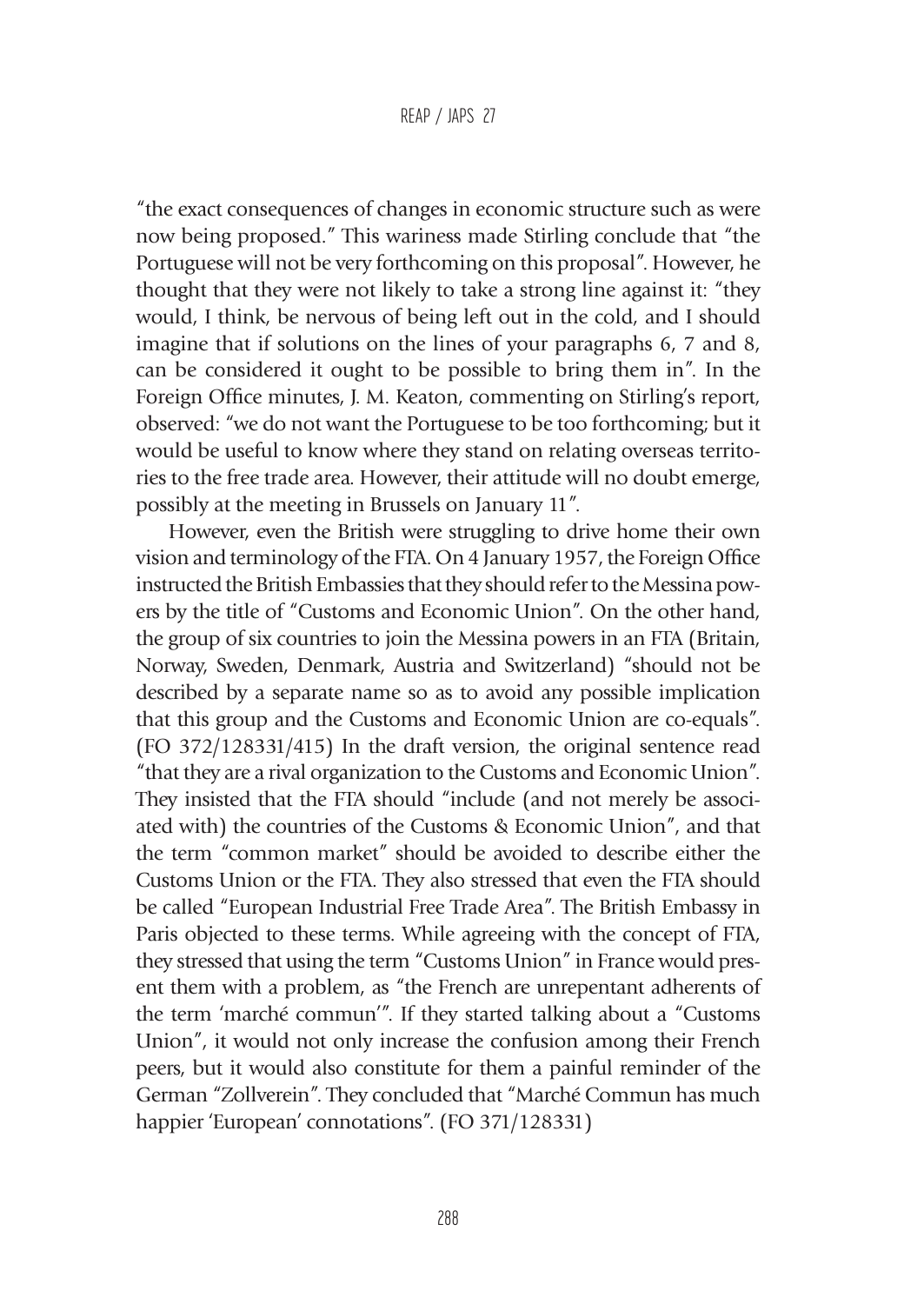On 7 February, the British government would send a memorandum to the OEEC as a White Paper (Cmnd. 72) about the free trade area, which would not be entirely welcome by the other OEEC countries. (Ellison 2000, 127) This document was an attempt to regain negotiation power after the British delegation withdrew in November 1956 from the work of Intergovernmental Committee, which had been set up at the Messina Conference. Britain expected the FTA to serve three purposes: firstly, to reinforce its position in relation to the Imperial Preference system, if it succeeded in maintaining it; secondly, to ensure that its dominant role in the OEEC would not be questioned; finally, to influence the process of European integration by seeking to bind the FTA with the Common Market. Paragraph 14 of the memorandum was particularly controversial, as it concerned the effect of the loss of the preferential position of the Commonwealth countries and the colonial territories on the British market. To the other members of the OEEC, the British government's position was rather ambiguous, a fact that the British Prime Minister sought to explore to his advantage in the negotiations, as he hoped to the very last minute that the Imperial preference could be retained. (Camps 2015, 115) The whole strategy backfired and the meeting did not run as expected. There was strong opposition (especially from the Danes and Dutch) to the British intention of excluding agriculture from the proposed FTA. The more the British trade delegates insisted on the need for both the FTA and the Common Market to come into existence at the same time, within the same timetable for trade liberalization so as to prevent discrimination among the members of the OEEC, the less receptive were the other delegates. (Ellison 2000, 104) M. Spaak wanted to avoid a slowing-down of the negotiation process of the Treaty of Rome at all costs, (Camps 2015, 116) and although Paul Erhard, the German Minister of Economic Affairs, might be more sympathetic towards the British preference for a free trade area, the French were intellectually opposed to a system exclusively limited to matters of free trade. When the Treaty of Rome was finally signed, the British were still struggling to prove the benefits of the FTA to the founding members of the EEC.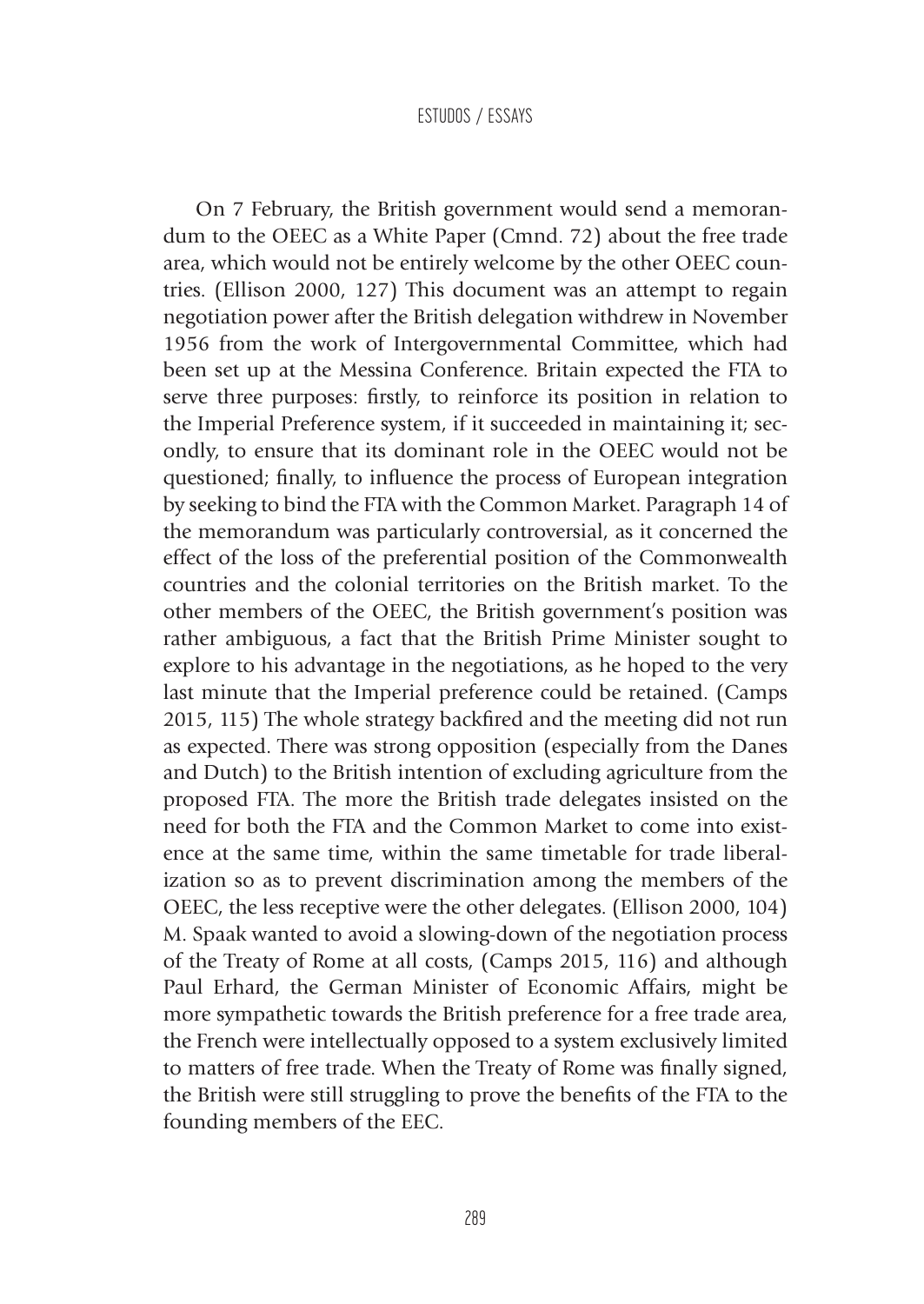# Conclusion

Britain, who once owned an empire "where the sun never set", somehow started realizing that it was rapidly losing control of world affairs. First in Asia, then in Africa and now in Europe. When the Messina powers started redrafting the whole geopolitical and economic map of Europe, the British wanted to be in – that is, to enjoy all the benefits of the Common Market – and, at the same time, to be out and to go on trading with whomever they wanted, especially with the Commonwealth countries and the United States. For Britain, it all boiled down to trade and payments and tariffs. In the negotiations leading to the Treaty of Rome, Britain tried to play the age-old game of divide and rule, by seeking the support of Ludwig Erhard and the champion of free competition, while exploring the fears of the French towards West Germany's economic miracle. However, the British underestimated the political and social dimension of the European project and the need for France and Germany to avoid another conflict at all costs – something that could only be secured through a political vision that could transcend the logic of nationalism and of imperial arrogance. This logic had twice dictated the downfall of Europe in the twentieth century, and yet it still resonated with the views of key politicians in the corridors of power in London and Lisbon.

In fact, Salazar was too absorbed in stoking the flame of an empire he was convinced would not only restore the country's grandeur, but also guarantee a certain degree of economic self-sufficiency. The idea of creating the Portuguese Economic Space was an attempt to find a solution – within the scope of domestic politics – to the major challenges the world economy was then facing, while seeking to enhance the status of the regime and to reinforce the territorial cohesion of what he believed was an eminently overseas nation. He persisted in this course despite the unequivocal signs of the gathering storm that was about to precipitate the downfall of the colonial project in the years to come. On the other hand, in Salazar's eyes, Europe had been, for decades, a constant source of trouble and, to a large extent, he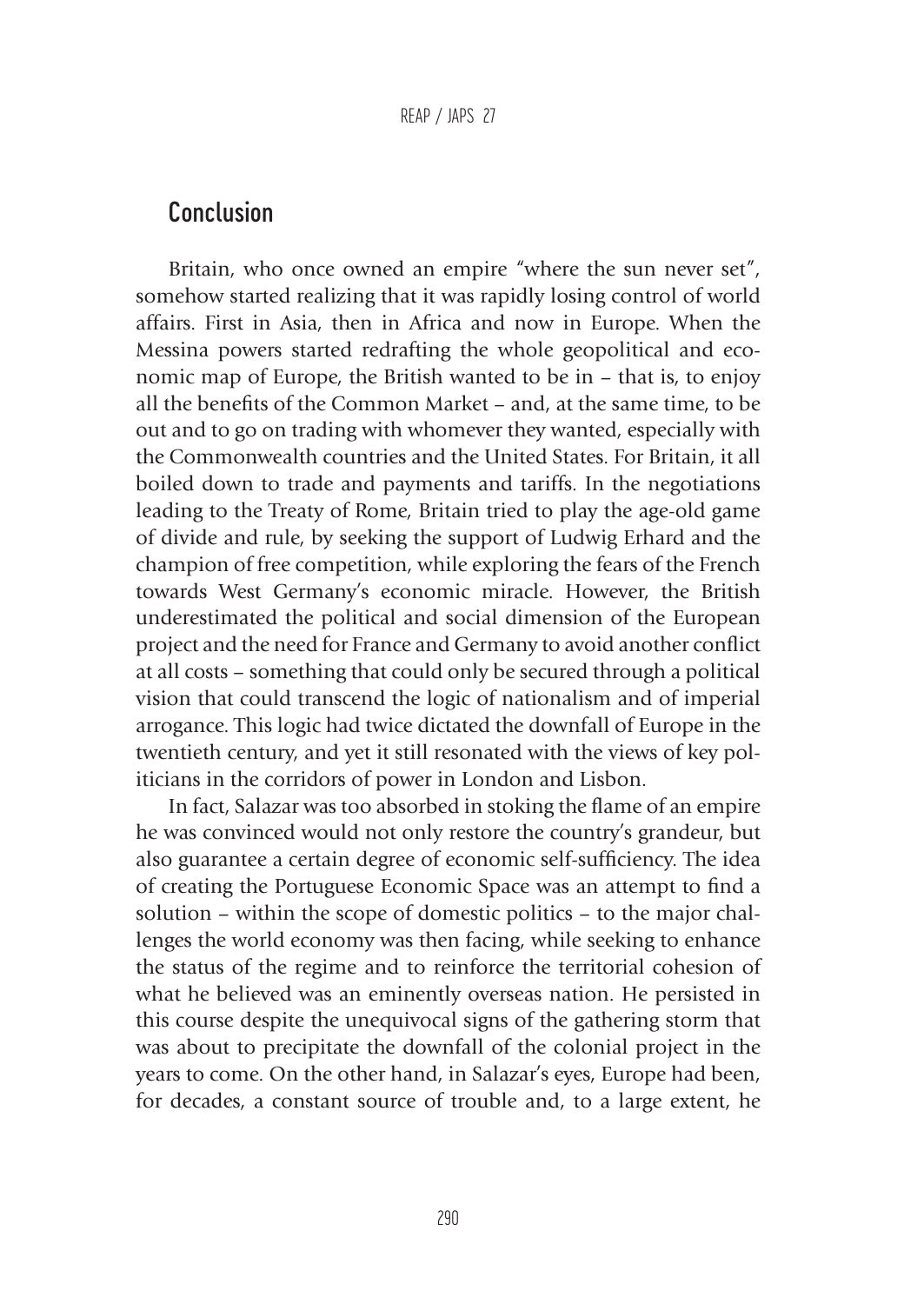remained wary of the Franco-German rapprochement and of how the new European project would play out. Unable to understand the full potential of that rapprochement and unwilling to meet the democratic demands both at home and abroad, Salazar preferred to remain aloof from continental politics. In that respect, he found it quite convenient to hide behind Britain's qualms about the European Economic Community.

### Works Cited

- Alexandre, Valentim. "O Império Colonial." *Portugal Contemporâneo*. Coordinated by António Costa Pinto. Madrid: Sequitur, 2000.
- Alípio, Elsa Santos. *O Processo Negocial da Adesão de Portugal à EFTA: 1956-1960*. MA Dissertation. Lisbon: IHC/FCSH/UNL, 2001.
- ---. *Salazar e a Europa: História de Adesão à EFTA*. MA Dissertation. Lisbon: Livros Horizonte, 2006.
- Andresen-Leitão, Nicolau. "O Convidado Inesperado: Portugal e a Fundação da EFTA, 1956-1960. *Análise Social,* 39(171, 2004): 285-312.

---. *Estado Novo, Democracia e Europa.* Lisboa: Imprensa de Ciências Sociais, 2007*.*

Balfour-Paul, Glenn. "Britain's Informal Empire in the Middle East." *The Oxford History of the British Empire: Volume IV: The Twentieth Century*. Edited by Judith Brown and William Roger Louis. Oxford: Oxford University Press, 1999.

Berlin, Isaiah. *Enlightening: Letters 1946-1960*. London: Chatto & Windus, 2009.

- Bew, John. *Clement Attlee: the Man who Made Modern Britain*. Oxford: Oxford University Press, 2017.
- Bossuat Gérard. "Le choix de la petite Europe par la France (1957-1963). Un ambition pour la France et pour l'Europe." *Relations Internationales*, 82, (été 1995): 197-211.
- Brito, José Maria Brandão de. "A Economia Portuguesa, do Salazarismo à Comunidade Europeia." *Portugal Contemporâneo*. Coordinated by António Costa Pinto. Madrid: Sequitur, 2000.
- Camps, Miriam. *Britain and European Community (1955-1963)*. Princeton University Press, 2015.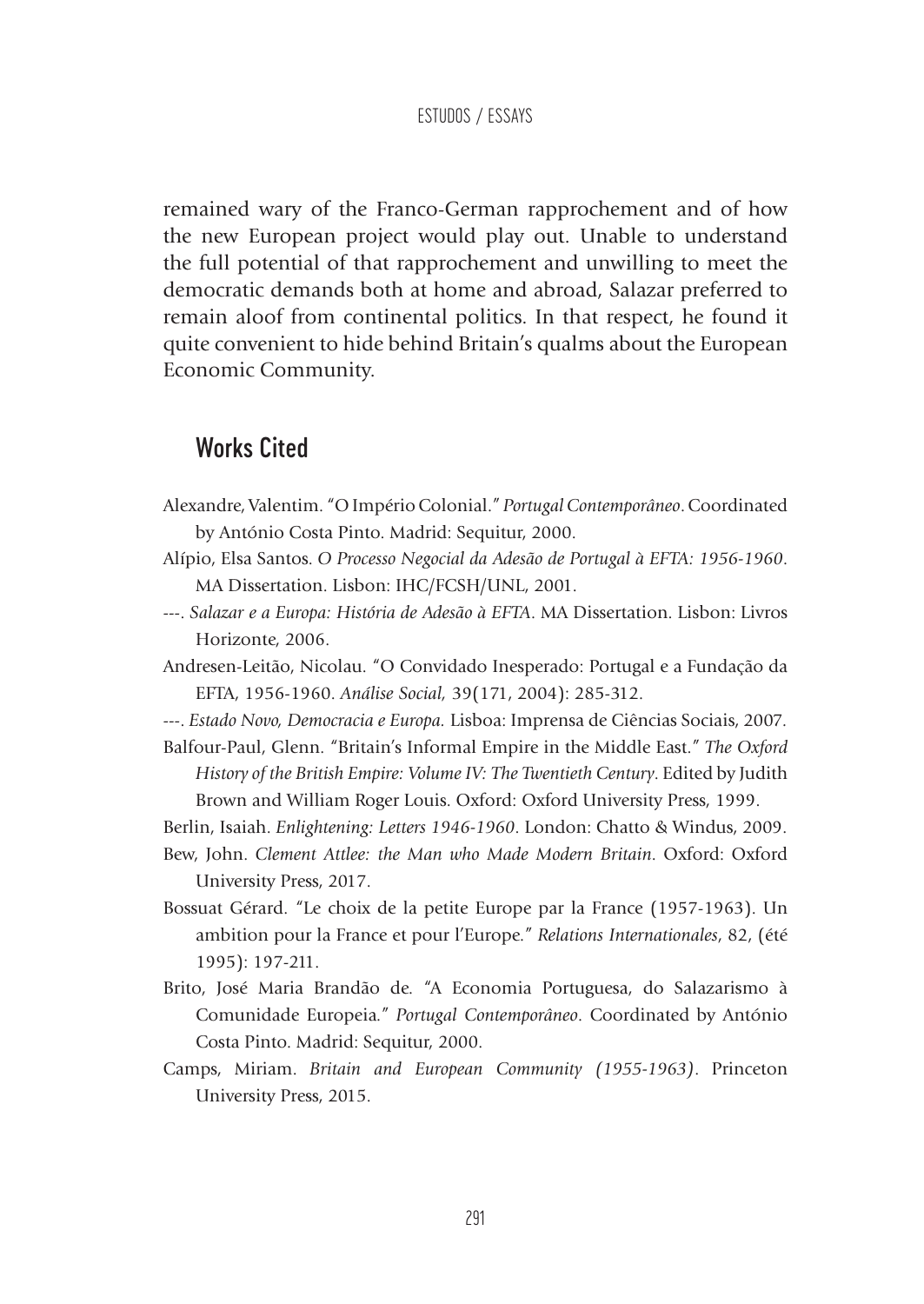- Comite Intergouvernemental Cree par La Conference de Messine. *Rapport des Chefs de Delegation aux Ministres des Affaires Etrangeres*. Bruxelles, 21 avril 1956. Retrieved from https://web.archive.org/web/20080227172535/http:// www.unizar.es/euroconstitucion/library/historic%20documents/Rome/ preparation/Spaak%20report%20fr.pdf
- Dreyfus, F.-G., Roland Marx and Raymond Poidevin. *História Geral da Europa, Volume 3: A Europa Desde 1789 aos Nossos Dias.* Lisboa: Europa-América, 1996.
- Ellison, James. *Threatening Europe: Britain and the Creation of the European Community, 1955-58.* London: Palgrave MacMillan, 2000.
- Enders, Ulrich. "Integration oder Kooperation? Ludwig Erhard und Franz Etzel im Streit über die Politik der europäischen Zusammenarbeit 1954-1956". *Vierteljahrshefte für Zeitgeschichte,* 45(1, 1997): 143-171. Retreived from https://www.ifz-muenchen.de/heftarchiv/1997\_1\_5\_enders.pdf
- Falola, Toyin and A. D. Roberts. "West Africa." *The Oxford History of the British Empire: Volume IV: The Twentieth Century*. Edited by Judith Brown and William Roger Louis. Oxford: Oxford University Press, 1999.
- Gowland, David *et al. Britain and European Integration since 1945: On the Sidelines*. London: Routledge, 2009.
- Judd, Tony. *Pós-Guerra: História da Europa desde 1945*. Lisboa: Edições 70, 2006.
- Lonsdale, John. "East Africa." *The Oxford History of the British Empire: Volume IV: The Twentieth Century*. Edited by Judith Brown and William Roger Louis. Oxford: Oxford University Press, 1999.
- Menezes, Filipe Ribeiro de. *Salazar: A Political Biography.* New York: Enigma, 2009
- Nayudu, Swapna Kona. "India's Moment in the Suez Canal Crisis." *The Hindu: Business Line*, November 9, 2016.
- Nogueira, Franco. *Salazar. IV "O Ataque" (1945-1958).* Coimbra: Almedina, 2000.
- Oliveira, Pedro Aires de. "Um Império para Encher o Olho? (1926-1961)." *História da Expansão do Império Português*. Coordinated by João Paulo Oliveira e Costa. Lisboa: Esfera dos Livros, 2014. 479-509.
- Teixeira, Nuno Severiano. "A Política Externa Portuguesa." *Portugal Contemporâneo*. Coordinated by António Costa Pinto. Madrid: Sequitur, 2000.
- Simpson, A. W. Brian. *Human Rights and the End of Empire: Britain and the Genesis of the European Convention.* Oxford: Oxford University Press, 2004.